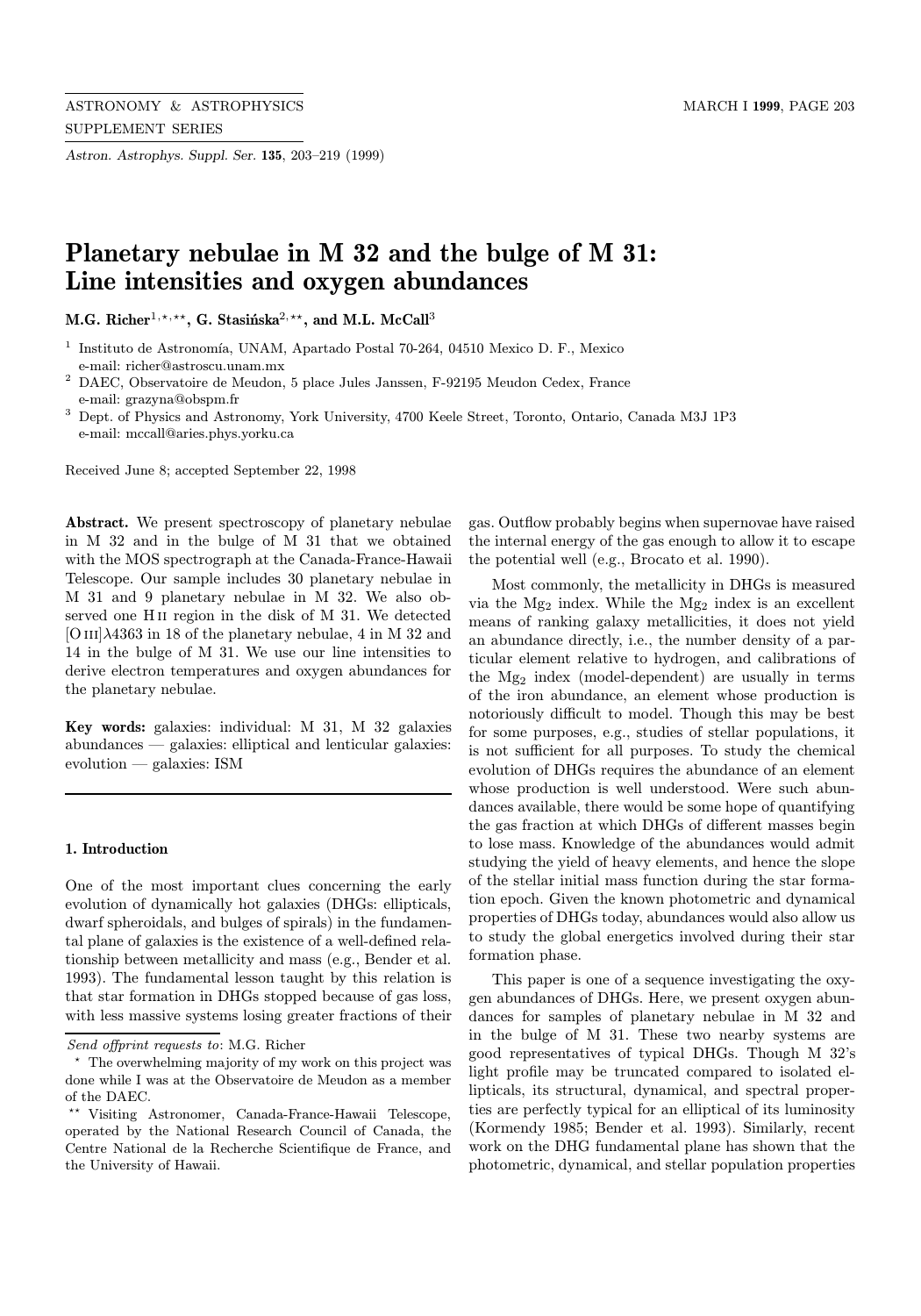Table 1. Observing log

| Date                             | Object                  | Grism        | Dispersion                                     | Spectral Range <sup><math>a</math></sup>       | Exposures                                                   | Standards                    |
|----------------------------------|-------------------------|--------------|------------------------------------------------|------------------------------------------------|-------------------------------------------------------------|------------------------------|
| 1994 Aug. 1/2<br>1994 Aug. $2/3$ | M 32<br><b>NGC 6720</b> | U900<br>U900 | $0.9 \text{ Å/pixel}$<br>$0.9 \text{ Å/pixel}$ | 3727 $\AA$ – H $\gamma$<br>$3600$ Å $- 5400$ Å | $1 \times 2700$ s<br>$3 \times 1500$ s<br>$1 \times 1200$ s | Feige 15<br>Feige 15         |
|                                  | M 32<br>M 32            | U900<br>O300 | $0.9 \text{ Å/pixel}$<br>$3.5 \text{ Å/pixel}$ | 3727 $\AA$ – H $\gamma$<br>4686 A – $1 \mu m$  | $3 \times 2700$ s<br>$1 \times 900$ s<br>$1 \times 1800$ s  | Feige 15<br>Wolf 1346        |
| 1994 Aug. $3/4$                  | M 32                    | <b>B600</b>  | $1.5 \text{ Å/pixel}$                          | 3727 Å– 5876 Å                                 | $1 \times 1800$ s                                           | Wolf 1346<br>Feige 15        |
|                                  | M 31                    | <b>B600</b>  | $1.5 \text{ A/pixel}$                          | 3727 Å– 5876 Å                                 | $3 \times 2700$ s<br>$1 \times 1200$ s                      | <b>Wolf 1346</b><br>Feige 15 |

<sup>a</sup> These are *minimum* spectral ranges. The actual spectral range will depend upon the object's position within the spectrograph's field of view.

of bulges follow those of pure ellipticals (Bender et al. 1992, 1993).

Oxygen is an excellent element with which to study the evolution of galaxies. Oxygen is a primary element whose sole significant production site is type II supernovae (Wheeler et al. 1989), so its abundance is tied directly to the history of massive star formation, and the enrichment time scale is short compared to the gas consumption time scale. Oxygen abundances are also easily observable in planetary nebulae. Planetary nebulae have high electron temperatures, so the temperature-sensitive  $[O III]\lambda4363$  line is observable, making it possible to determine accurate electron temperatures in high metallicity environments. Further, the dominant ionization stages of oxygen,  $O^+$  and  $O^{++}$ , have observable lines, while other ionization stages are easily accounted for using ratios of readily detectable helium lines (e.g., Kingsburgh & Barlow 1994).

Planetary nebulae are good sites in which to probe the oxygen abundance, and they are the only sites that are directly accessible in DHGs. Since planetary nebulae are bright in strong emission lines (e.g., [O  $\text{III}$ ] $\lambda$ 5007), they are easily located within their parent galaxies using emission-line and continuum-band imaging (e.g., Ciardullo et al. 1989). Observational and theoretical evidence indicates that the stellar precursors of most planetary nebulae do not modify their initial oxygen abundance (Iben & Renzini 1983; Henry 1989; Perinotto 1991; Forestini & Charbonnel 1997). Hence, a planetary nebula's oxygen abundance reflects that in the interstellar medium at the time of its precursor's formation. Finally, most of the stellar populations in DHGs are old, so they will produce planetary nebulae at comparable rates per unit mass. As a result, planetary nebulae sample the oxygen abundances in DHGs according to the mass in each stellar population. The resulting mean oxygen abundance for the planetary nebula population in a DHG should then be a mass-weighted mean of the oxygen abundances in its stellar populations.

Apart from their utility for studying the chemical evolution of M 31 and M 32, the spectroscopic data for the planetary nebulae we present are interesting for what they reveal about the evolution of the planetary nebulae themselves. Though there may exist a good qualitative understanding of planetary nebula evolution, it is unclear how well it stands up to quantitative scrutiny. This situation arises primarily because the distances to planetary nebulae are difficult to establish within the Milky Way. Traditionally, this constraint has made it difficult to study such absolute properties as the luminosity and size of planetary nebulae, as well as the temporal evolution of these quantities. Extragalactic planetary nebulae are especially valuable in this regard because their distances are known. The addition of the data sets for M 32 and the bulge of M 31 is particularly helpful since these planetary nebulae arise from old stellar populations. They will thus provide an intriguing contrast with the planetary nebula populations in the Magellanic Clouds, which are the product of recent star formation (Richer 1993). Whether the evolution of planetary nebulae depends upon the progenitor mass or metallicity are among the questions that we may hope to answer through a comparison of the properties of planetary nebulae in M 31 and M 32 with those elsewhere. A better quantitative understanding of planetary nebula evolution would be a great help in understanding and using the planetary nebula luminosity function as a distance indicator.

In this paper, we present our spectroscopic data for our samples of planetary nebulae in M 32 and in the bulge of M 31. The observations and their reductions are described in Sect. 2. The line intensities and reddenings we deduce are presented in Sect. 3. The reddening-corrected line intensities are then used to calculate electron temperatures and oxygen abundances in Sect. 4. Summary comments are given in Sect. 5.

In companion papers, we will use the data we present below to study the chemical evolution of DHGs and the evolution of planetary nebulae in different environments.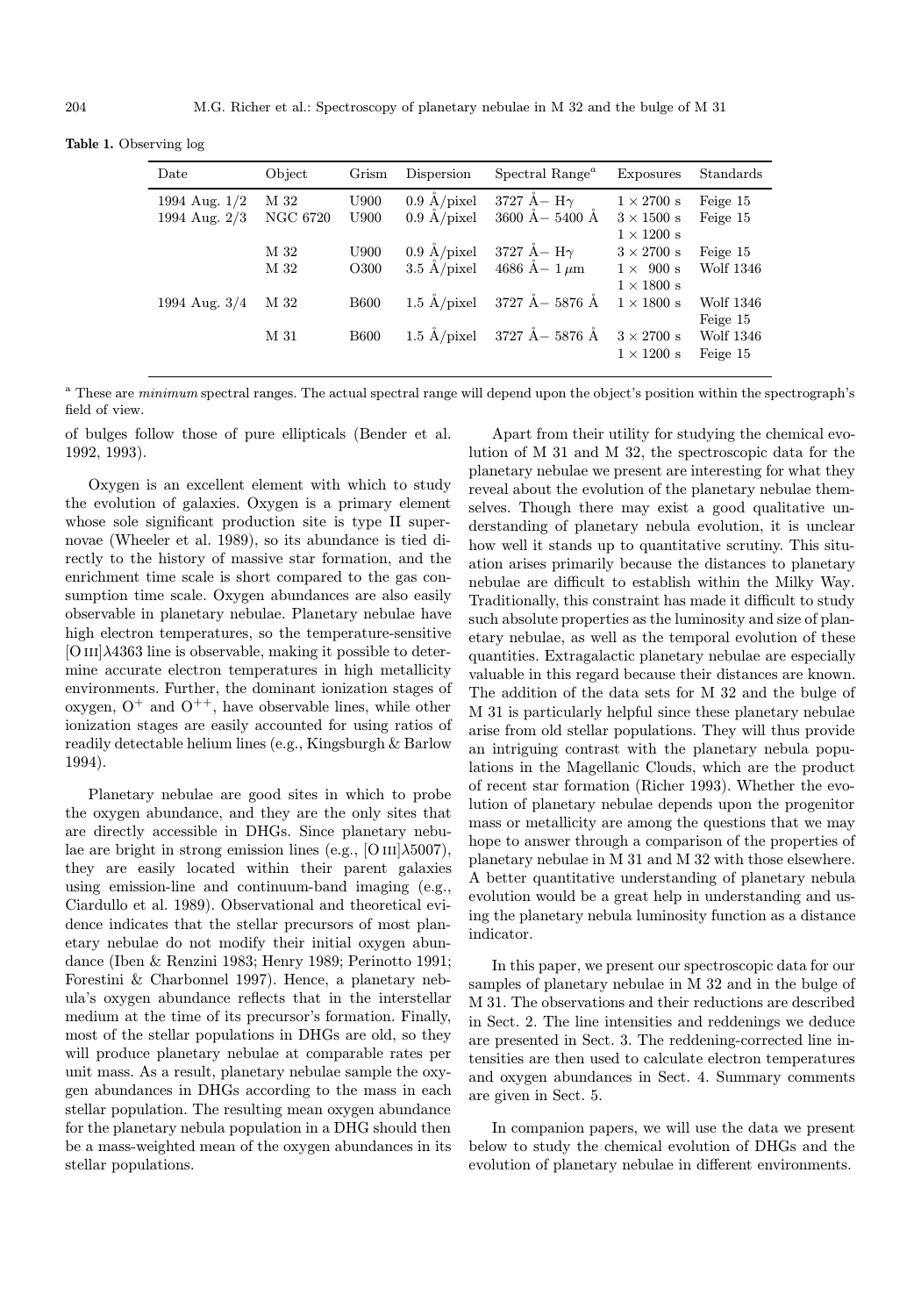| Wavelength            | $I($ B600 $)/I($ O300 $)$ | M 32 Planetary Nebulae Used <sup>a</sup> |
|-----------------------|---------------------------|------------------------------------------|
| $H\beta$              | $1.17 \pm 0.06$           | all, except PN25                         |
| $[O III]\lambda 4959$ | $1.00 \pm 0.01$           | PN1, PN2, PN4, PN5, PN7, PN8, PN17, PN24 |
| He J $\lambda$ 5876   | $0.77 + 0.03$             | PN1, PN7, PN8, PN11, PN17                |
| $H\alpha$             | $0.85 + 0.02$             | PN2, PN8, PN11, PN17, PN24               |

Table 2. B600/O300 sensitivity correction

<sup>a</sup> PN4 and PN17 are background objects in the disk of M 31 (Ford & Jenner 1975).

## 2. Observations and reductions

Our ultimate purpose for making these observations was to study the chemical evolution of M 32 and the bulge of M 31. In M 31, we chose planetary nebulae in the inner bulge in order to probe the highest levels of enrichment. On account of the bright galaxy background, we also preferentially chose planetary nebulae that were known to be bright in  $[O III]\lambda 5007$ . All of the objects we observed in M 31 are found within the inner half effective radius of M 31's bulge. In M 32, we observed as many objects as we could, again emphasizing bright objects on account of the galaxy background. In this case, the objects we observed extended to many effective radii.

We obtained our observations over three nights in August 1994 at the Canada-France-Hawaii Telescope (CFHT) with the multi-object spectrograph (MOS). The MOS is an imaging, multi-slit spectrograph that employs a grism as the dispersing element (see Le Fèvre et al. 1994 for details). Objects are selected for spectroscopy using focal plane masks that are constructed on-line from previously acquired images. The detector was the Loral3 CCD, a thick CCD with  $15 \mu m$  square pixels in a  $2048 \times 2048$ format, coated to enhance the quantum efficiency in the blue. The Loral3's read noise was 8 electrons and its gain was set to 1.9 electrons/ADU. For the observations of both  $M$  31 and  $M$  32, we used slits 15<sup> $\prime\prime$ </sup> long by 1<sup> $\prime\prime$ </sup> wide. No order-sorting filter was used for any of these observations.

Table 1 presents a log of our observations. During the course of the observations, we used three different grism set-ups in order to optimize throughput, wavelength coverage, and spectral resolution. We used the B600 grism only because of the disappointing throughput of the U900 grism. Although the precise dispersion and wavelength coverage depend upon each object's position within the field of view, Table 1 lists typical values for all three grisms (minimal ranges for the wavelength coverage).

We used the standard IRAF routines to reduce the data (noao.imred.ccdred), and followed the standard reduction procedure. First, the overscan bias was removed from all of the images. Next, for the first two nights, sequences of zero exposure images were combined and subtracted from the other images to remove any bias pattern. This was not done on the third night because the CCD dewar began to warm up before we had a chance to obtain the zero exposure images. This is unlikely to be a limitation, since no bias pattern was obvious on either of the first two nights. Finally, pixel-to-pixel variations were removed using spectra of the internal quartz lamp.

Extracting the spectra proved challenging on account of the nature and faintness of the sources, and on account of the characteristics of the spectrograph. The planetary nebulae in M 31 and M 32 are sufficiently faint that we were unable to detect their continuum emission. Only the emission lines were visible, appearing as a sequence of dots, so it was impossible to trace these spectra. Furthermore, the spectra spanned the full width of the detector, so they suffered from geometric distortion (pin-cushion) introduced by the optics of the spectrograph. Fortunately, we had to include star apertures when defining the spectrograph's focal plane mask to permit accurate re-alignment on the field when ready to do spectroscopy. We used these stars (6 for M 31, 3 for M 32) to map the geometric distortion imposed by the optics, and corrected this distortion using the tasks in the noao.twodspec.longslit package (Anderson 1987). At this point, we had images in which the wavelength axis was parallel to the rows of the CCD, and we could use the brightest line in each spectrum to define an extraction aperture (e.g., Massey et al. 1992). Except for the U900 spectra, the individual spectra were extracted from each image and then combined to produce the final combined spectra. To better define the extraction apertures for the U900 spectra, the spectra were combined first, after verifying that the individual images had the same spatial coordinate scales. In all cases, extraction involved local subtraction of the underlying galaxy and sky spectra.

Establishing a consistent sensitivity scale across all three grism set-ups was a primary consideration of our data reduction. We calibrated the instrumental sensitivity for each set-up using observations of the spectrophotometric standard stars listed in Table 1. We verified that our slitlet-to-slitlet sensitivity scale was secure in three ways. First, the observations of the standard stars were made in pairs through two different slitlets. These slitlets were cut at the red and blue extremes of the field of view to ensure that our standard star observations spanned the full wavelength range of our planetary nebula observations. These paired observations of the standard stars had 500  $\AA$ , 800 Å, and 1900 Å of spectrum in common for the U900, B600, and O300 grisms, respectively. In these overlap regions, the sensitivity functions for each grism (on each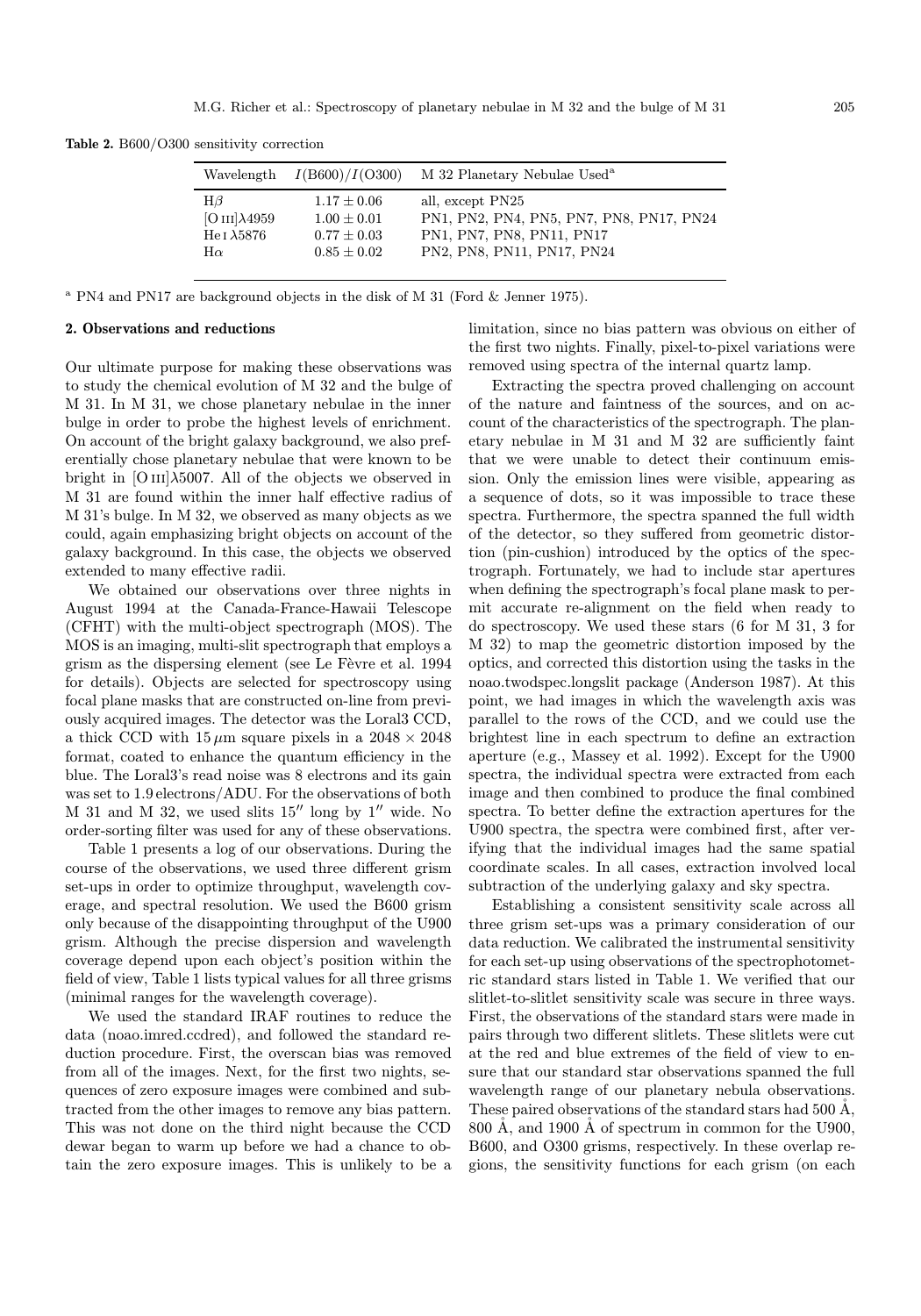night) were in agreement. Second, we obtained a spectroscopic sky flat through the standard star mask with the B600 grism on the last night. This mask contained two slitlets in addition to those used for the standard star observations. Comparing the night sky spectra through these four slitlets indicates that variations in the wavelength sensitivity between different slitlets are less than 4.5% (rms). Finally, observations of NGC 6720 were obtained through a different mask than the standard stars, and no wavelength-dependent trends are seen in its sensitivity calibration (see Table 3 below). Therefore, though we did not observe the standard stars through the slitlets used for our program objects, we have no reason to believe that our sensitivity calibration is slitlet-dependent.

We then chose the O300 observations of the planetary nebulae in M 32 as our reference data set. This choice was motivated by a number of considerations. First, these planetary nebulae were observed with all three grisms. Second, the O300 grism has good sensitivity over the  $H\beta$ – H $\alpha$  wavelength range (Le Fèvre et al. 1994), which contains the strongest lines in the spectra. Third, our reddening values for these planetary nebulae (see Tables 6, 7, and 8) were reasonable, typically  $E(B-V) < 0.2$  mag, and invariably positive. These reddenings were consistent with previous observations of PN1 in M 32 (Ford et al. 1978). The reddening towards M 32 is also expected to be small if it is in front of the disk of M 31 (e.g., Burstein & Heiles 1984).

We ensured that there were no systematic differences between the B600 and O300 data sets by comparing the intensities of H $\beta$ , H $\alpha$ , [O III] $\lambda$ 4959, and He I $\lambda$ 5876 measured relative to  $[OIII]\lambda5007$  for the planetary nebulae in M 32. In making these comparisons, we considered only those objects for which we had the best detections of these lines. For these objects, we computed the ratio of the line intensity in the B600 spectrum to that in the O300 spectrum. Table 2 lists the mean value of this ratio, the standard error in the mean, and the objects we considered for each line. Clearly, the main wavelength-dependent trend in Table 2 is a systematic decrease in the B600 sensitivity relative to the O300 sensitivity as one goes to longer wavelengths. Simply fitting a line to the values in Table 2 as a function of wavelength, however, yields a rather poor correction at H $\alpha$ . As a result, for wavelengths between any two lines found in Table 2, we corrected for the difference in sensitivity calibrations by interpolating linearly between the corrections in Table 2. For lines to the blue of H $\beta$  or to the red of H $\alpha$ , we adopted the H $\beta$  or H $\alpha$  corrections, respectively. We wondered if the upturn at  $H\alpha$ in Table 2 could be due to second order contamination, but this seems unlikely. Both the O300 and B600 grisms have very low efficiency at 3250 Å, and a second order contamination would affect the sensitivity calibration for both grisms similarly. Consequently, the upturn at  $H\alpha$  appears to be real. The corrections in Table 2 were applied

Table 3. Hydrogen line intensities for NGC 6720

|            | Line               | Intensity <sup>a</sup> | $E(B-V)^{a}$      |
|------------|--------------------|------------------------|-------------------|
| Aperture 1 | $H\beta$           | $100.00 \pm 1.49$      |                   |
|            | $\mathrm{H}\gamma$ | $42.07 \pm 0.55$       | $0.287 \pm 0.034$ |
|            | $H\delta$          | $24.03 \pm 0.33$       | $0.133 \pm 0.023$ |
|            | He                 | $12.99 \pm 0.87$       | $0.279 \pm 0.093$ |
|            | H <sub>8</sub>     | $7.14 + 0.35$          | $0.484 + 0.061$   |
|            | H9                 | $5.79 \pm 0.13$        | $0.280 \pm 0.027$ |
|            | H <sub>10</sub>    | $3.97 \pm 0.13$        | $0.331 \pm 0.037$ |
|            | H11                | $2.85 \pm 0.16$        | $0.371 \pm 0.060$ |
|            | H12                | $2.32 \pm 0.15$        | $0.304 \pm 0.070$ |
| Aperture 2 | $H\beta$           | $100.00 \pm 1.53$      |                   |
|            | $\mathrm{H}\gamma$ | $42.29 \pm 0.57$       | $0.273 \pm 0.035$ |
|            | $H\delta$          | $24.06 + 0.34$         | $0.131 + 0.024$   |
|            | He                 | $13.13 \pm 0.90$       | $0.264 \pm 0.094$ |
|            | H <sub>8</sub>     | $7.24 + 0.36$          | $0.467 + 0.063$   |
|            | H <sub>9</sub>     | $5.59 \pm 0.19$        | $0.320 \pm 0.041$ |
|            | H10                | $3.89 + 0.15$          | $0.355 + 0.043$   |
|            | H11                | $2.84 \pm 0.19$        | $0.375 \pm 0.073$ |
|            | H12                | $2.19 \pm 0.18$        | $0.366 \pm 0.089$ |
| Aperture 3 | $H\beta$           | $100.00 \pm 1.45$      |                   |
|            | $H\gamma$          | $42.51 \pm 0.56$       | $0.259 \pm 0.035$ |
|            | $H\delta$          | $24.72 \pm 0.37$       | $0.085 \pm 0.025$ |
|            | He                 | $13.11 \pm 0.84$       | $0.265 \pm 0.088$ |
|            | H <sub>8</sub>     | $7.91 \pm 0.43$        | $0.355 \pm 0.068$ |
|            | H9                 | $5.58 \pm 0.26$        | $0.323 \pm 0.056$ |
|            | H10                | $3.77 \pm 0.22$        | $0.391 \pm 0.064$ |
|            | H11                | $3.15 \pm 0.37$        | $0.262 \pm 0.129$ |
|            | H12                | $2.60 \pm 0.37$        | $0.184 \pm 0.151$ |
|            |                    |                        |                   |

<sup>a</sup> The derivation of the uncertainties in the line intensities and reddening is described in Sect. 3.

to the spectra of the planetary nebulae in both M 32 and the bulge of M 31.

The U900 data required no correction to put them on the O300 sensitivity scale. We deduced this from direct comparison with the B600 and O300 data (Tables 6, 7, and 8), and independently using a spectrum we obtained of the Galactic planetary nebula NGC 6720. Table 3 lists the intensities and reddening values for hydrogen lines in three regions of NGC 6720. The reddening values we derive from  $H\gamma$ , H $\epsilon$ , H9, H10, H11, and H12 are in very good agreement in all three apertures, indicating that our U900 sensitivity calibration is good to  $3750$  Å. Our reddening values at  $H\delta$  are consistently 0.16 mag lower than calculated from  $H\gamma$ , so our U900 sensitivities may be underestimated by  $15\%$  near 4100 Å. Our H8 reddening values are consistently high, but H8 was blended with He  $\alpha$   $\lambda$ 3889. We corrected the blend for the He  $1\lambda$ 3889 contribution using the He  $I \lambda 4471$  intensity assuming no radiative transfer correction, thereby removing the maximum possible He  $\lambda$ 3889 contribution (e.g., Aller 1987). Thus, it is perhaps not surprising that our H8 reddenings are too high. Overall, our Balmer line intensities for NGC 6720 indicate that our U900 sensitivity calibration is secure from 3750 Å to  $H\beta$ . Similarly, for the planetary nebulae in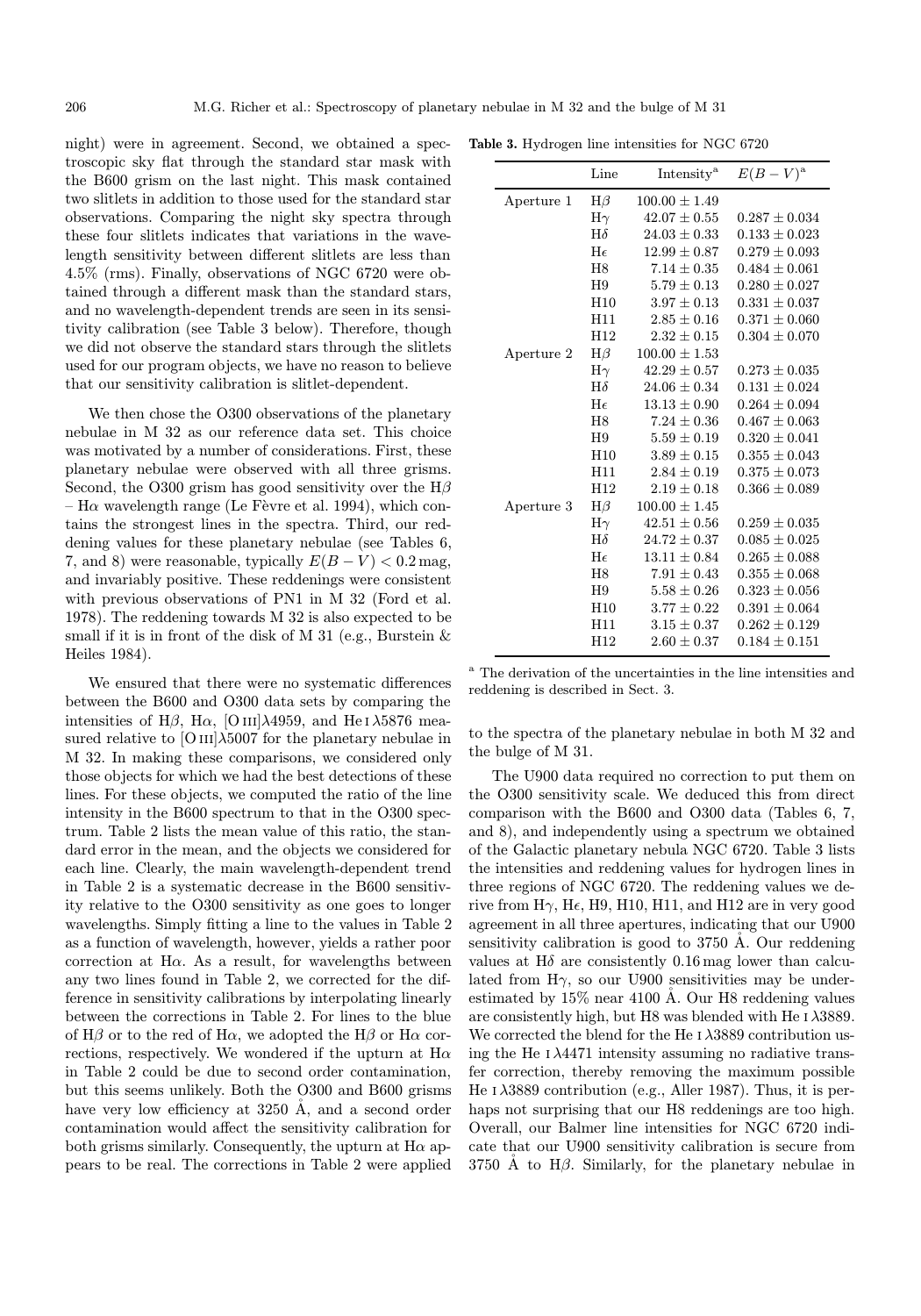M.G. Richer et al.: Spectroscopy of planetary nebulae in M 32 and the bulge of M 31 207

| Object          | $T_{\rm e}$<br>(K) | $12 + \log(O/H)$<br>no ICF<br>$(\text{dex})$ | $12 + \log(O/H)$<br>$KB94$ ICF <sup>a</sup><br>(dex, adopted) |
|-----------------|--------------------|----------------------------------------------|---------------------------------------------------------------|
| PN <sub>8</sub> | $13000 + 1400$     | $8.36 \pm 0.14$                              | $8.38 + 0.14$                                                 |
| <b>PN11</b>     | < 25300            | > 7.25                                       | > 7.31                                                        |
| PN2             | < 15700            | > 8.17                                       | > 8.27                                                        |
| PN7             | < 13400            | > 8.08                                       | > 8.10                                                        |
| PN25            | < 18600            | > 8.02                                       | > 8.08                                                        |
| <b>PN24</b>     | $18200 \pm 2500$   | $8.07 \pm 0.13$                              | $8.13 \pm 0.13$                                               |
| PN <sub>6</sub> | $12700 + 2500$     | $8.46 + 0.27$                                | $8.50 + 0.27$                                                 |
| PN <sub>5</sub> | $11800 \pm 1300$   | $8.43 \pm 0.16$                              | $8.46 \pm 0.16$                                               |
| PN <sub>1</sub> | < 11500            | > 8.39                                       | > 8.41                                                        |
| $PN4^b$         | < 12200            | > 8.58                                       | > 8.72                                                        |
| $PN17^b$        | < 18400            | > 7.84                                       | > 7.92                                                        |

Table 4. Oxygen abundances in M 32

 $^{\rm a}$ Kingsburgh & Barlow 1994 ICF.

 $^{\rm b}$  PN4 and PN17 are background objects in the disk of M 31 (Ford & Jenner 1975).

M 32 (Tables 6, 7, and 8), the U900 line intensities for [O II] $\lambda$ 3727, [Ne III] $\lambda$ 3869, and He II  $\lambda$ 4686 are in excellent agreement with their B600 and O300 counterparts.

Figures 1 through 6 display the O300, B600, and U900 spectra of the planetary nebulae in M 32, while Figs. 7 through 12 display the B600 spectra of the planetary nebulae in the bulge of M 31. The object designations (Ciardullo et al. 1989) are shown next to the spectra. Normally, the spectra are scaled such that  $H\beta$  occupies the full intensity scale, so stronger lines from adjacent spectra overlap, but some of the U900 and B600 spectra are scaled such that  $H\gamma$  and  $H\alpha$ , respectively, occupy the full intensity scale. This scaling allowed the best compromise in demonstrating the signal-to-noise for various lines and an assessment of the background sky and galaxy subtraction. The full wavelength range is shown for the B600 and U900 spectra, but only the wavelength range below  $7350 \text{\AA}$ is shown for the O300 spectra. Cosmic rays were not removed unless they interfered with the measurement of line intensities, and many remain in the spectra displayed in Figs. 1 through 12.

## 3. Line intensities and reddening

Tables 6 to 9 (at end) list the adopted reddening-corrected line intensity ratios and reddening values for the planetary nebulae in M 32 and the bulge of M 31. We use the object designations from Ciardullo et al. (1989). The line intensities were measured using the software described by McCall et al. (1985). The uncertainties quoted for the line ratios are  $1\sigma$  uncertainties that incorporate the uncertainties in both the line and  $H\beta$  fluxes. The uncertainties in the line fluxes include contributions from the fit to the line itself and from the noise in the continuum. In those instances where there is no line intensity value, but there is a line

| Object          | $T_{\rm e}$<br>(K)              | $12 + \log(O/H)$<br>no ICF<br>$(\text{dex})$ | $12 + \log(O/H)$<br>$KB94$ ICF <sup>a</sup><br>(dex, adopted) |
|-----------------|---------------------------------|----------------------------------------------|---------------------------------------------------------------|
| PN172           | $13100 \pm 1100$                | $8.44 \pm 0.10$                              | $8.46 \pm 0.10$                                               |
| PN31            | $10700 \pm 780$                 | $8.80 \pm 0.10$                              | $8.80 \pm 0.10$                                               |
| <b>PN80</b>     | ${}< 9500$                      | > 8.91                                       | > 8.91                                                        |
| PN30            | < 9300                          | > 9.00                                       | > 9.00                                                        |
| PN29            | < 9800                          | > 8.91                                       | > 8.91                                                        |
| PN28            | < 8600                          | > 9.11                                       | > 9.11                                                        |
| PN23            | < 13200                         | > 8.30                                       | > 8.30                                                        |
| PN12            | $13100 \pm 2000$                | $8.44 \pm 0.18$                              | $8.51 \pm 0.18$                                               |
| $\mathrm{PN}10$ | < 13600                         | > 8.22                                       | > 8.24                                                        |
| PN1             | < 10100                         | > 8.79                                       | > 8.79                                                        |
| $\mathrm{PN3}$  | < 9400                          | > 8.96                                       | > 8.96                                                        |
| PN38            | < 10500                         | > 8.58                                       | > 8.58                                                        |
| PN36            | $14600 \pm 1600$                | $8.12 \pm 0.12$                              | $8.15 \pm 0.12$                                               |
| PN53            | $9600 \pm 870$                  | $8.91 \pm 0.14$                              | $8.92 \pm 0.14$                                               |
| PN52            | < 11300                         | > 8.53                                       | > 8.64                                                        |
| PN42            | $12400 \pm 750$                 | $8.57\pm0.08$                                | $8.59 \pm 0.08$                                               |
| PN45            | $15100 \pm 940$ $8.16 \pm 0.07$ |                                              | $8.17 \pm 0.07$                                               |
| PN43            | < 10200                         | > 8.71                                       | > 8.72                                                        |
| PN48            | $9500 \pm 640$                  | $8.95\pm0.11$                                | $8.96 \pm 0.11$                                               |
| PN95            | < 9300                          | > 8.66                                       | > 8.66                                                        |
| $\rm PN47$      | $9600 \pm 1200$ $8.77 \pm 0.20$ |                                              | $8.78 \pm 0.20$                                               |
| PN408           | < 13000                         | > 8.52                                       | > 8.52                                                        |
| PN93            | < 10500                         | > 8.79                                       | > 8.80                                                        |
| PN92            | $11800 \pm 1100$                | $8.56\pm0.12$                                | $8.57 \pm 0.12$                                               |
| PN97            | $9400 \pm 1000$                 | $8.87\pm0.18$                                | $8.88 \pm 0.18$                                               |
| <b>PN91</b>     |                                 | $12700 \pm 1400$ $8.38 \pm 0.13$             | $8.38 \pm 0.13$                                               |
| PN387           | $10600 \pm 810$                 | $8.71 \pm 0.12$                              | $8.74 \pm 0.12$                                               |

Table 5. Oxygen abundances in M 31

<sup>a</sup> Kingsburgh & Barlow 1994 ICF.

intensity uncertainty, e.g., He II  $\lambda$ 4686 in PN5 in M 32, the "uncertainty" is a  $2\sigma$  upper limit to the strength of undetected lines, and is based upon the noise observed in the continuum. Note that PN4 and PN17 in the M 32 field have radial velocities indicating that they belong to the background disk of M 31 (Ford & Jenner 1975). The H ii region in the background disk of M 31 that we observed in the M 32 field is that denoted H ii 1 by Ford & Jenner (1975).

PN380  $13900 \pm 1100$   $8.38 \pm 0.09$   $8.39 \pm 0.09$ 

For the planetary nebulae in M 32, Tables 6 to 8 list the reddening-corrected O300, B600, and U900 line intensities, in addition to our adopted line intensities. The adopted intensities are those listed under the object name. Generally, we adopted the U900 line intensities in the blue and the O300 line intensities in the red, with the dividing line being He II  $\lambda$ 4686. He II  $\lambda$ 4686 is the only common exception to this rule. For He II  $\lambda$ 4686, we normally chose the line intensity from the spectrum in which the line was measured with the lowest relative error.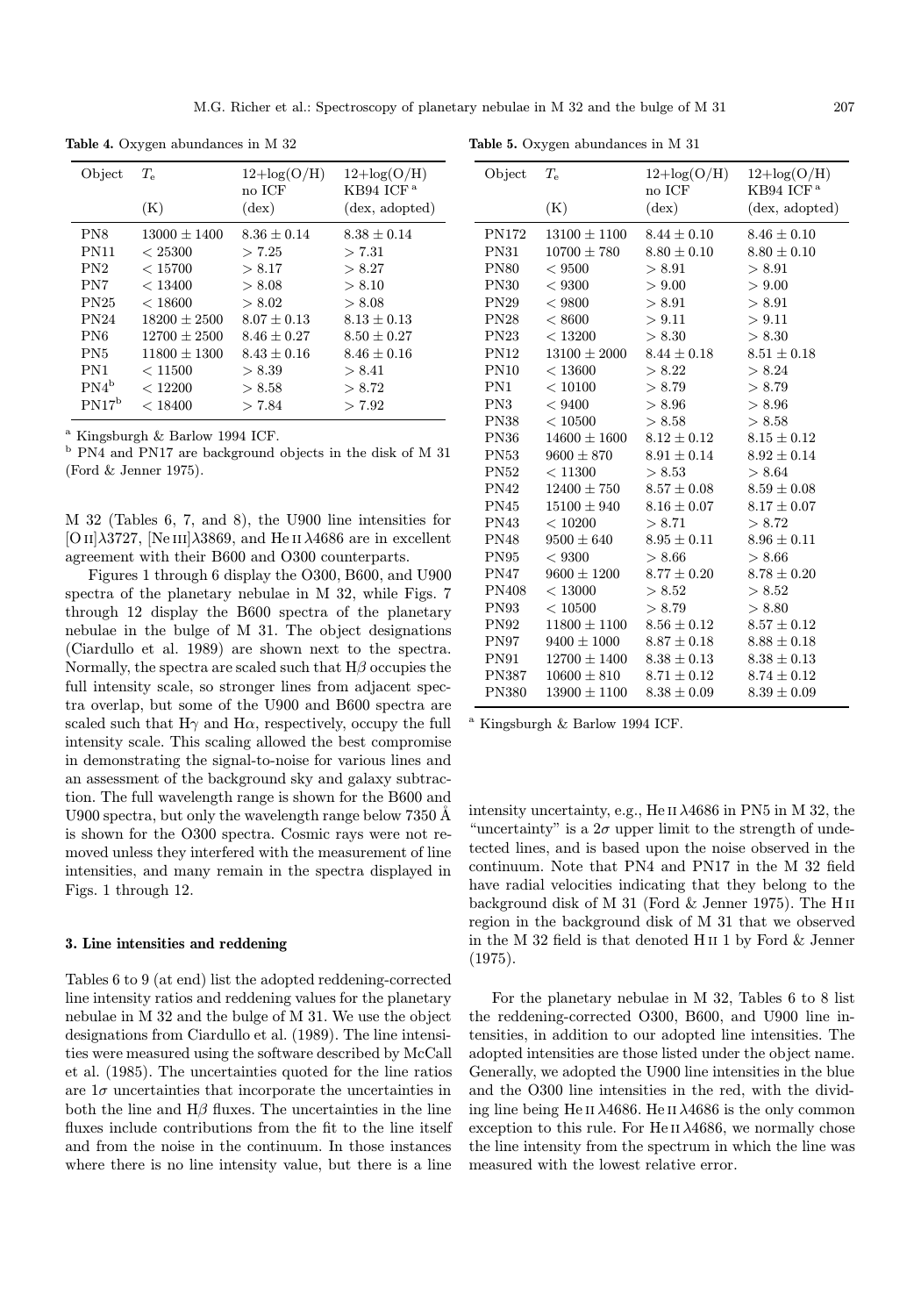Table 6. Line intensities for PNe in M 32

| Wavelength     | $\mathrm{PN5}$  | O300                              | <b>B600</b>                     | U900                           | $\mathrm{PN}1$  | O300                              | <b>B600</b>                     | U900         |
|----------------|-----------------|-----------------------------------|---------------------------------|--------------------------------|-----------------|-----------------------------------|---------------------------------|--------------|
| $3727^{\rm a}$ | $29.0 \pm 8.3$  |                                   |                                 | $29.0 \pm 8.3$                 | $83\pm13$       |                                   |                                 | $83\pm13$    |
| 3868.76        | $94.0 \pm 9.9$  |                                   |                                 | $100 \pm 19\  \, 94.0 \pm 9.9$ | $110 \pm 12$    |                                   | $78\pm13$                       | $110\pm12$   |
| 3967.47        | $48.6 \pm 9.3$  |                                   |                                 | $48.6 \pm 9.3$                 | $49\pm11$       |                                   |                                 | $49\pm11$    |
| 4101.737       | $29.8 \pm 5.8$  |                                   |                                 | $29.8 \pm 5.8$                 | $33.3 \pm 5.8$  |                                   | $27.1 \pm 8.5$ $33.3 \pm 5.8$   |              |
| 4340.468       | $47.0 \pm 6.6$  |                                   |                                 | $\pm 13$ 47.0 $\pm$ 6.6        | $47.0 \pm 6.8$  | $48.6 \pm 8.8$                    | $42.2 \pm 5.9$ $47.0 \pm 6.8$   |              |
| 4363.21        | $14.0 \pm 4.4$  |                                   |                                 | $\pm 13$ 14.0 $\pm$ 4.4        | $\pm 10$        | $\pm 16$                          | $\pm 9$                         | $\pm 10$     |
| 4685.682       | $\pm 17$        | $\pm 17$                          |                                 | $\pm 14$ 10.0 $\pm$ 3.3        | $10.8\pm3.7$    | $\pm7$                            | $10.8\pm3.7$                    | $\pm 11$     |
| 4861.332       | $100.0 \pm 5.4$ |                                   | $100.0 \pm 5.4$ $100.0 \pm 8.8$ |                                | $100.0 \pm 4.0$ |                                   | $100.0 \pm 4.0$ $100.0 \pm 4.8$ |              |
| $\!958.92$     | $431.7 \pm 5.0$ | $431.7 \pm 5.0$                   | $448 \pm 26$                    |                                | $337.8 \pm 4.6$ | $337.8 \pm 4.6$                   | $349 \pm 11$                    |              |
| 5006.85        |                 | $1291.8 \pm 6.9$ $1291.8 \pm 6.9$ | $1343\pm71$                     |                                | $994.1 \pm 6.7$ | $994.1 \pm 6.7$                   | $1052 \pm 29$                   |              |
| 5875.666       | $16.0 \pm 4.0$  | $16.0 \pm 4.0$                    | $18.8 \pm 4.9$                  |                                | $21.2 \pm 1.6$  | $21.2 \pm 1.6$                    | $22.3 \pm 2.6$                  |              |
| 6300.32        | $\pm 6$         | $\pm 6$                           |                                 |                                | $\pm 2$         | $\pm 2$                           |                                 |              |
| 6312.06        | $10.4 \pm 3.6$  | $10.4 \pm 3.6$                    |                                 |                                | $\pm 2$         | $\pm 2$                           |                                 |              |
| 6363.81        | $\pm 6$         | $\pm 6$                           |                                 |                                | $\pm 2$         | $\pm 2$                           |                                 |              |
| 6548.06        | $29.6 \pm 3.2$  | $29.6 \pm 3.2$                    |                                 |                                | $76.7\pm2.1$    | $76.7 \pm 2.1$                    |                                 |              |
| 6562.817       | $285.0 \pm 4.0$ | $285.0 \pm 4.0$                   |                                 |                                | $285.0 \pm 2.7$ | $285.0 \pm 2.7$                   |                                 |              |
| 6583.39        | $102.7 \pm 3.5$ | $102.7 \pm 3.5$                   |                                 |                                | $230.6\pm2.5$   | $230.6 \pm 2.5$                   |                                 |              |
| 6716.42        |                 |                                   |                                 |                                |                 | $10.21 \pm 0.92$ $10.21 \pm 0.92$ |                                 |              |
| 6730.72        |                 |                                   |                                 |                                |                 | $17.08 \pm 0.99$ $17.08 \pm 0.99$ |                                 |              |
| 7065.277       | $13.0 \pm 4.1$  | $13.0 \pm 4.1$                    |                                 |                                | $3.5 \pm 1.0$   | $3.5 \pm 1.0$                     |                                 |              |
| 7135.8         | $30.2 \pm 4.8$  | $30.2 \pm 4.8$                    |                                 |                                | $18.0 \pm 1.3$  | $18.0 \pm 1.3$                    |                                 |              |
| 7325           | $10.4 \pm 3.3$  | $10.4 \pm 3.3$                    |                                 |                                | $3.11 \pm 0.56$ | $3.11 \pm 0.56$                   |                                 |              |
| 9069           | $12.7 \pm 3.1$  | $12.7 \pm 3.1$                    |                                 |                                |                 |                                   |                                 |              |
| $E(B-V)$       | $0.01\pm0.01$   |                                   |                                 |                                | $0.11\pm0.01$   |                                   |                                 |              |
| Wavelength     | PN4, M 31       | ${\rm O}300$                      | ${\bf B600}$                    |                                | U900 PN17, M 31 | ${\rm O}300$                      | ${\bf B600}$                    | U900         |
| $3727^{\rm a}$ | $106 \pm 36$    |                                   |                                 | $106 \pm 36$                   | $\pm 64$        |                                   |                                 | $\pm 64$     |
| 3868.76        | $169 \pm 32$    |                                   |                                 | $169 \pm 32$                   | $79\pm22$       |                                   |                                 | $79\pm22$    |
| 3967.47        | $53 \pm 15$     |                                   |                                 | $53\pm15$                      |                 |                                   |                                 |              |
| 4101.737       | $50 \pm 17$     |                                   |                                 | $50 \pm 17$                    | $\pm 34$        |                                   |                                 | $\pm 34$     |
| 4340.468       | $47\pm13$       |                                   |                                 | $47\pm13$                      | $41\pm13$       |                                   |                                 | $41\pm13$    |
| 4363.21        | $\pm 22$        |                                   |                                 | $\pm 22$                       | $\pm 29$        |                                   |                                 | $\pm 29$     |
| 4685.682       | $51\pm11$       | $51\pm11$                         | $37\pm10$                       | $55\pm14$                      | $\pm 22$        | $\pm 26$                          | $\pm 25$                        | $\pm 22$     |
| 4861.332       | $100\pm11$      | $100 \pm 11$                      | $100 \pm 12$                    |                                | $100\pm12$      | $100\pm12$                        | $100\pm14$                      | $100\pm10$   |
| 4958.92        | $637 \pm 10$    | $637 \pm 10$                      | $703 \pm 50$                    |                                | $337 \pm 12$    | $337 \pm 12$                      | $384 \pm 38$                    | $253 \pm 18$ |
| 5006.85        | $1916 \pm 14$   |                                   | $1916 \pm 14$ $2137 \pm 149$    |                                | $993 \pm 16$    |                                   | $993 \pm 16$ 1176 $\pm$ 110     | $807 \pm 48$ |
| 5875.666       | $10.9 \pm 4.7$  | $\pm 4$                           | $10.9 \pm 4.7$                  |                                | $13.0 \pm 3.4$  | $13.0 \pm 3.4$                    | $19.3 \pm 4.9$                  |              |
| 6300.32        | $\pm 6$         | $\pm 6$                           |                                 |                                | $\pm 4$         | $\pm 4$                           |                                 |              |
| 6312.06        | $\pm 6$         | $\pm 6$                           |                                 |                                | $\pm 4$         | $\pm 4$                           |                                 |              |
| 6363.81        | $\pm 6$         | $\pm 6$                           |                                 |                                | $\pm 4$         | $\pm 4$                           |                                 |              |
| 6548.06        | $15.6 \pm 4.0$  | $15.6 \pm 4.0$                    |                                 |                                | $26.3 \pm 2.4$  | $26.3 \pm 2.4$                    | $29.6 \pm 5.3$                  |              |
| 6562.817       | $285.0 \pm 5.7$ | $285.0 \pm 5.7$                   |                                 |                                | $285.0 \pm 4.1$ | $285.0 \pm 4.1$                   | $349 \pm 33$                    |              |
| 6583.39        | $45.4 \pm 4.5$  | $45.4 \pm 4.5$                    |                                 |                                | $77.3 \pm 2.7$  | $77.3 \pm 2.7$                    | $91.7 \pm 9.8$                  |              |
| 7135.8         | $21.8 \pm 3.1$  | $21.8 \pm 3.1$                    |                                 |                                | $22.5 \pm 4.1$  |                                   | $22.5 \pm 4.1$                  |              |
| 7325           | $14.4 \pm 5.4$  | $14.4 \pm 5.4$                    |                                 |                                | $14.2 \pm 1.9$  | $14.2 \pm 1.9$                    |                                 |              |
| $E(B-V)$       | $0.15 \pm 0.02$ |                                   |                                 |                                | $0.57 \pm 0.01$ |                                   |                                 |              |

<sup>a</sup> "3727" denotes the sum of [O II] $\lambda\lambda$ 3726, 3729.

The reddening-corrected line intensities in Tables 6 through 9 are related to those we observed via

$$
\log \frac{I\left(\lambda\right)}{I\left(\mathrm{H}\beta\right)} = \log \frac{F\left(\lambda\right)}{F\left(\mathrm{H}\beta\right)} - 0.4E\left(B - V\right)\left(A\left(\lambda\right) - A\left(\mathrm{H}\beta\right)\right)
$$

where  $F(\lambda)$  and  $I(\lambda)$  are the observed and reddeningcorrected line intensities, respectively,  $E(B-V)$  is the reddening, and  $A(\lambda)$  is the extinction for  $E(B-V) = 1.0$  mag

from the reddening law of Schild (1977). All of the line intensities for the planetary nebulae in M 32 in Tables 6, 7, and 8 have been corrected for reddening using  $E(B - V)$ determined from the O300  $\text{H}\alpha/\text{H}\beta$  ratio. For the U900 spectra that did not extend to  $H\beta$ , we corrected intensities relative to  $H\gamma$  using the O300 reddening, then adopted  $I(H\gamma)/I(H\beta) = 0.47$ . For the planetary nebulae in the bulge of M 31, we determined the reddening from the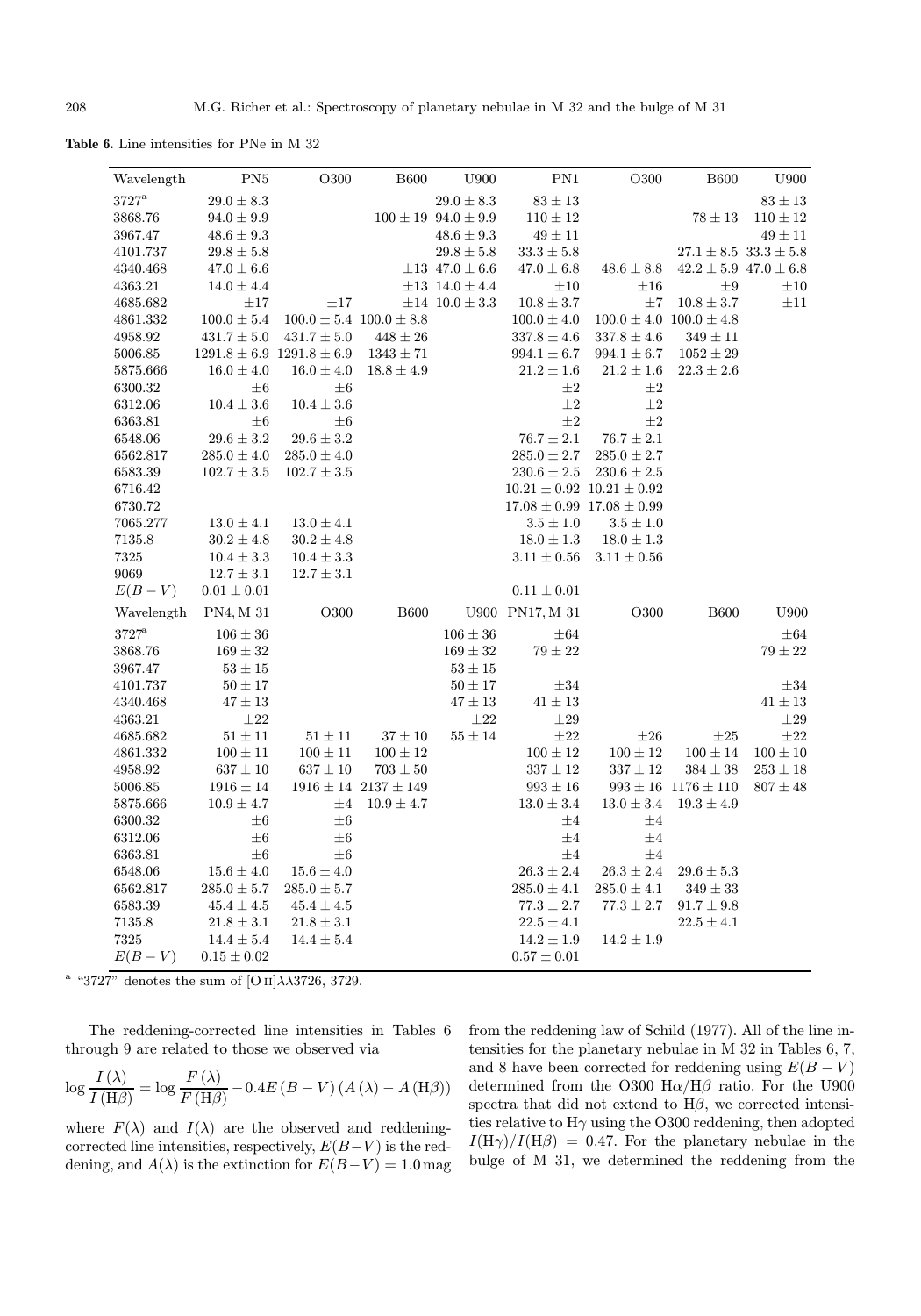Table 7. Line intensities for PNe in M 32 (continued)

| Wavelength          | PN <sub>8</sub>                   | O300                                         | <b>B600</b>                                     | U900                                     | $\mathrm{PN}2$                     | O300                                                                                                      | <b>B600</b>                                     | U900           |
|---------------------|-----------------------------------|----------------------------------------------|-------------------------------------------------|------------------------------------------|------------------------------------|-----------------------------------------------------------------------------------------------------------|-------------------------------------------------|----------------|
| 3726.05             | $38.1 \pm 9.0$                    |                                              |                                                 | $38.1\pm9.0$                             | $\pm 35$                           |                                                                                                           |                                                 | $\pm 35$       |
| 3728.8              | $41.9 \pm 9.1$                    |                                              |                                                 | $41.9 \pm 9.1$                           | $85\pm22$                          |                                                                                                           |                                                 | $85\pm22$      |
| 3868.76             | $121 \pm 10$                      |                                              |                                                 | $121 \pm 10$                             | $98\pm17$                          |                                                                                                           |                                                 | $98\pm17$      |
| 3967.47             | $62 \pm 13$                       |                                              |                                                 | $62 \pm 13$                              | $60\pm17$                          |                                                                                                           |                                                 | $60\pm17$      |
| 4101.737            | $24.1 \pm 7.6$                    |                                              |                                                 | $24.1\pm7.6$                             | $\pm 21$                           |                                                                                                           |                                                 | $\pm 21$       |
| 4340.468            | $59.7 \pm 6.8$                    |                                              | $42.4\pm6.0$                                    | $59.7 \pm 6.8$                           | $73\pm17$                          |                                                                                                           |                                                 | $73\pm17$      |
| 4363.21             | $19.1 \pm 5.3$                    |                                              | $13.4 \pm 4.7$                                  | $19.1 \pm 5.3$                           | $\pm 31$                           |                                                                                                           |                                                 | $\pm 31$       |
| 4685.682            | $\pm 11$                          | $5.3\pm2.5$                                  | $\pm 8$                                         | $\pm 11$                                 | $22.8 \pm 7.7$                     | $16.5\pm7.9$                                                                                              | $44 \pm 11$                                     | $22.8 \pm 7.7$ |
| 4861.332            | $100.0\pm4.6$                     |                                              | $100.0 \pm 4.6$ $100.0 \pm 6.0$ $100.0 \pm 7.1$ |                                          | $100 \pm 10$                       | $100 \pm 10$                                                                                              | $100\pm13$                                      | $100\pm11$     |
| 4958.92             | $462.5\pm7.6$                     | $462.5 \pm 7.6$                              | $458\pm17$                                      | $434\pm18$                               | $508.7 \pm 7.3$                    | $508.7 \pm 7.3$                                                                                           | $723\pm61$                                      | $520\pm36$     |
| 5006.85             | $1386\pm11$                       |                                              |                                                 |                                          |                                    | $1386 \pm 11$ $1364 \pm 48$ $1334 \pm 52$ $1461.1 \pm 9.5$ $1461.1 \pm 9.5$ $2109 \pm 172$ $1602 \pm 100$ |                                                 |                |
| 5875.666            | $16.6\pm1.1$                      | $16.6 \pm 1.1$                               | $18.2 \pm 2.2$                                  |                                          | $8.3\pm2.5$                        | $8.3\pm2.5$                                                                                               | $16.4 \pm 5.6$                                  |                |
| 6300.32             | $5.8 \pm 1.4$                     | $5.8 \pm 1.4$                                |                                                 |                                          | $8.6 \pm 2.6$                      | $8.6 \pm 2.6$                                                                                             |                                                 |                |
| 6312.06             | $3.2 \pm 1.3$                     | $3.2 \pm 1.3$                                |                                                 |                                          | $\pm 3$                            | $\pm 3$                                                                                                   |                                                 |                |
| 6363.81             | $\pm 2$                           | $\pm 2$                                      |                                                 |                                          | $\pm3$                             | $\pm3$                                                                                                    |                                                 |                |
| 6548.06             | $57.0 \pm 1.2$                    | $57.0 \pm 1.2$                               | $51.0 \pm 3.7$                                  |                                          | $30.9\pm2.0$                       | $30.9 \pm 2.0$                                                                                            | $50.6 \pm 8.3$                                  |                |
| 6562.817            | $285.0 \pm 1.9$                   |                                              | $285.0 \pm 1.9$ $275.4 \pm 10$                  |                                          | $285.0\pm2.7$                      | $285.0 \pm 2.7$                                                                                           | $414 \pm 35$                                    |                |
| 6583.39             | $168.2 \pm 1.5$                   |                                              | $168.2 \pm 1.5$ $158.2 \pm 6.7$                 |                                          | $102.4 \pm 2.3$                    | $102.4 \pm 2.3$                                                                                           | $159 \pm 15$                                    |                |
| 6716.42             | $11.2 \pm 1.1$                    | $11.2 \pm 1.1$                               | $9.8\pm1.9$                                     |                                          | $9.0 \pm 1.8$                      | $9.0\pm1.8$                                                                                               | $\pm 13$                                        |                |
| 6730.72             | $17.1 \pm 1.2$                    | $17.1\pm1.2$                                 |                                                 |                                          | $14.0\pm1.9$                       | $14.0 \pm 1.9$                                                                                            |                                                 |                |
| 7065.277            | $5.75 \pm 0.71$                   | $5.75 \pm 0.71$                              |                                                 |                                          |                                    |                                                                                                           |                                                 |                |
| 7135.8              |                                   | $17.66 \pm 0.84$ 17.66 $\pm$ 0.84            | $15.3 \pm 2.7$                                  |                                          | $19.7\pm2.0$                       | $19.7 \pm 2.0$                                                                                            | $21.2 \pm 6.0$                                  |                |
| 7325                | $2.36 \pm 0.57$                   | $2.36 \pm 0.57$                              |                                                 |                                          |                                    |                                                                                                           |                                                 |                |
| 9069                | $13.2 \pm 1.2$                    | $13.2 \pm 1.2$                               |                                                 |                                          | $20.1\pm3.3$                       | $20.1 \pm 3.3$                                                                                            |                                                 |                |
| 9531.8              | $34.0 \pm 3.7$                    | $34.0 \pm 3.7$                               |                                                 |                                          | $32.2 \pm 4.7$                     | $32.2 \pm 4.7$                                                                                            |                                                 |                |
| $E(B-V)$            | $0.20\pm0.01$                     |                                              |                                                 |                                          | $0.06 \pm 0.01$                    |                                                                                                           |                                                 |                |
| Wavelength          | PN11                              | O300                                         | <b>B600</b>                                     | ${\rm U}900$                             | PN7                                | ${\rm O}300$                                                                                              | <b>B600</b>                                     | ${\rm U}900$   |
|                     |                                   |                                              |                                                 |                                          |                                    |                                                                                                           |                                                 |                |
| $3726.05\,$         | $123 \pm 20$                      |                                              |                                                 | $123 \pm 20$                             | $25.2 \pm 8.2$                     |                                                                                                           |                                                 | $25.2 \pm 8.2$ |
| 3728.8              | $119 \pm 20$                      |                                              |                                                 | $119 \pm 20$                             | $\pm 11$                           |                                                                                                           |                                                 | $\pm 11$       |
| 3868.76             | $21.0 \pm 8.3$                    |                                              |                                                 | $21.0 \pm 8.3$                           | $48 \pm 10$                        |                                                                                                           | $49 \pm 17$                                     | $48\pm10$      |
| 3967.47             | $16.5\pm6.8$                      |                                              |                                                 | $16.5 \pm 6.8$                           | $21.3 \pm 5.4$                     |                                                                                                           |                                                 | $21.3 \pm 5.4$ |
| 4101.737            | $16.9\pm8.3$                      |                                              | $\pm 47$                                        | $16.9\pm8.3$                             | $24.8\pm8.7$                       |                                                                                                           |                                                 | $24.8 \pm 8.7$ |
| 4340.468            | $21.1 \pm 9.4$                    |                                              |                                                 | $21.1 \pm 9.4$                           | $47.0 \pm 8.4$                     |                                                                                                           | $38.5 \pm 6.8$<br>$\pm 9$                       | $47.0 \pm 8.4$ |
| 4363.21             | $\pm 14$                          |                                              |                                                 | $\pm 14$                                 | $\pm 12$                           |                                                                                                           |                                                 | $\pm 12$       |
| 4685.682            | $\pm 16$                          | $\pm 15$<br>$100.0 \pm 9.2$                  | $\pm 21$                                        | $\pm 16$<br>$100 \pm 16$ $100.0 \pm 9.5$ | $11.9 \pm 4.8$                     | $11.9 \pm 4.8$                                                                                            | $\pm 9$                                         |                |
| 4861.332<br>4958.92 | $100.0 \pm 9.2$<br>$91.4 \pm 6.5$ | $91.4\pm6.5$                                 |                                                 | $106 \pm 14$ $94.6 \pm 9.2$              | $100.0\pm5.5$                      |                                                                                                           | $100.0 \pm 5.5$ $100.0 \pm 5.9$<br>$282 \pm 11$ |                |
| 5006.85             | $298.4 \pm 8.7$                   | $298.4 \pm 8.7$                              | $320\pm34$                                      | $263 \pm 17$                             | $274.5 \pm 4.3$<br>$805.8 \pm 5.9$ | $274.5 \pm 4.3$<br>$805.8 \pm 5.9$                                                                        | $863 \pm 31$                                    |                |
| 5875.666            |                                   | $17.1 \pm 3.0$ $17.1 \pm 3.0$ $15.2 \pm 6.9$ |                                                 |                                          |                                    | $14.0 \pm 1.4$ $14.0 \pm 1.4$ $12.5 \pm 2.0$                                                              |                                                 |                |
|                     | $\pm 4$                           | $\pm 4$                                      |                                                 |                                          |                                    |                                                                                                           |                                                 |                |
| 6300.32<br>6312.06  | $\pm 4$                           | $\pm 4$                                      |                                                 |                                          |                                    |                                                                                                           |                                                 |                |
|                     |                                   |                                              |                                                 |                                          |                                    |                                                                                                           |                                                 |                |
| 6363.81             | $\pm 4$<br>$60.3 \pm 2.5$         | $\pm 4$                                      | $60.3 \pm 2.5$ $75.5 \pm 12.2$                  |                                          | $5.7 \pm 1.2$                      |                                                                                                           |                                                 |                |
| 6548.06             |                                   |                                              |                                                 |                                          |                                    | $5.7 \pm 1.2$                                                                                             |                                                 |                |
|                     |                                   |                                              |                                                 |                                          |                                    |                                                                                                           |                                                 |                |
| 6562.817            | $285.0\pm5.1$                     | $285.0 \pm 5.1$                              | $315\pm33$                                      |                                          | $285.0\pm2.1$                      | $285.0\pm2.1$                                                                                             |                                                 |                |
| 6583.39             | $178.7\pm3.7$                     | $178.7\pm3.7$                                | $199\pm23$                                      |                                          | $12.3 \pm 1.3$                     | $12.3 \pm 1.3$                                                                                            |                                                 |                |
| 6716.42             | $12.0 \pm 2.0$                    | $12.0 \pm 2.0$                               | $\pm 13$                                        |                                          | $\pm3$                             | $\pm 3$                                                                                                   |                                                 |                |
| 6730.72             | $16.3 \pm 2.1$                    | $16.3 \pm 2.1$                               |                                                 |                                          | $\pm 3$                            | $\pm 3$                                                                                                   |                                                 |                |
| 7065.277            |                                   |                                              |                                                 |                                          | $6.4 \pm 1.1$                      | $6.4 \pm 1.1$                                                                                             |                                                 |                |
| 7135.8              | $8.5\pm2.2$                       | $8.5\pm2.2$                                  |                                                 |                                          | $5.5\pm1.0$                        | $5.5\pm1.0$                                                                                               |                                                 |                |
| 7325                | $5.7 \pm 2.0$                     | $5.7 \pm 2.0$                                |                                                 |                                          |                                    |                                                                                                           |                                                 |                |
| 9069<br>$E(B-V)$    | $9.3 \pm 3.1$<br>$0.05 \pm 0.02$  | $9.3\pm3.1$                                  |                                                 |                                          | $0.03 \pm 0.01$                    |                                                                                                           |                                                 |                |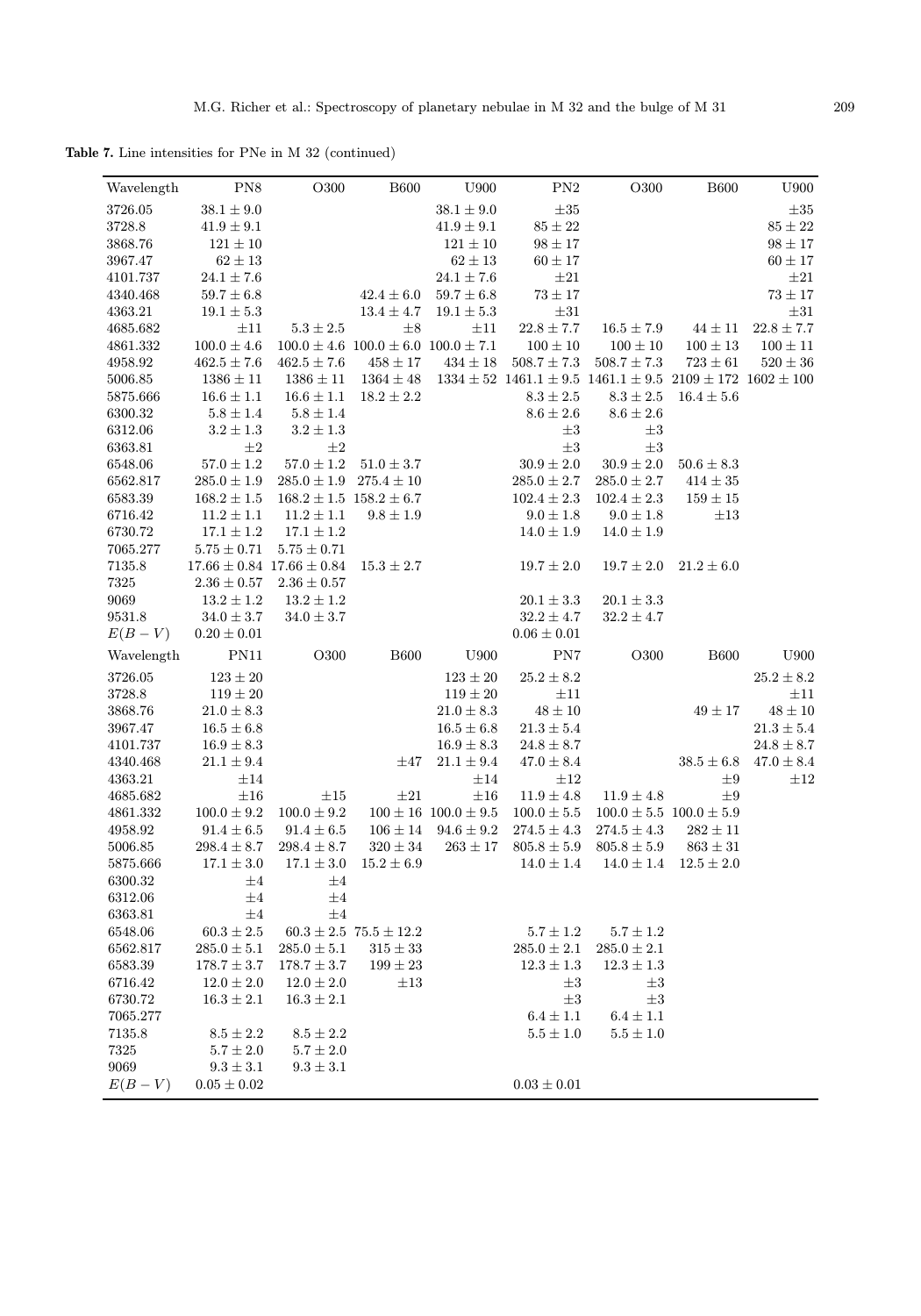Table 8. Line intensities for PNe in M 32 (continued)

| Wavelength          | H II $#1$                       | O300                            | <b>B600</b>                  | U900                   | PN24                          | O300                          | <b>B600</b>                                       | U900            |
|---------------------|---------------------------------|---------------------------------|------------------------------|------------------------|-------------------------------|-------------------------------|---------------------------------------------------|-----------------|
| 3726.05             | $98 \pm 33$                     |                                 |                              | $98 \pm 33$            | $73\pm15$                     |                               |                                                   | $73\pm15$       |
| $3727^{\rm a}$      |                                 |                                 | $148\pm40$                   |                        |                               |                               |                                                   |                 |
| 3728.8              | $58 \pm 27$                     |                                 |                              | $58 \pm 27$            | $48 \pm 13$                   |                               |                                                   | $48 \pm 13$     |
| 3868.76             | $26 \pm 14$                     |                                 |                              | $26 \pm 14$            | $134 \pm 20$                  |                               | $135 \pm 36$                                      | $134\pm20$      |
| 3967.47             |                                 |                                 |                              |                        | $54 \pm 15$                   |                               |                                                   | $54\pm15$       |
| 4101.737            | $\pm 21$                        |                                 |                              | $\pm 21$               | $\pm 30$                      |                               |                                                   | $\pm 30$        |
| 4340.468            | $47\pm16$                       |                                 | $\pm 13$                     | $47\pm16$              | $67 \pm 13$                   |                               | $46\pm16$                                         | $67 \pm 13$     |
| 4363.21             | $\pm 23$                        |                                 | $\pm 13$                     | $\pm 23$               | $47 \pm 12$                   |                               |                                                   | $47\pm12$       |
| 4685.682            | $\pm 17$                        | $\pm 8$                         | $\pm 17$                     |                        | $39 \pm 12$                   | $\pm 34$                      | $32\pm13$                                         | $39 \pm 12$     |
| 4861.332            |                                 | $100.0 \pm 6.5$ $100.0 \pm 6.5$ | $100 \pm 11$                 |                        | $100 \pm 19$                  | $100 \pm 19$                  | $100 \pm 21$                                      | $100 \pm 14$    |
| 4958.92             | $63.0 \pm 5.8$                  | $63.0 \pm 5.8$                  | $73.1 \pm 7.5$               |                        | $572 \pm 23$                  | $572\pm23$                    | $541 \pm 71$                                      | $465 \pm 41$    |
| 5006.85             |                                 | $205.5 \pm 7.5$ $205.5 \pm 7.5$ | $215 \pm 15$                 |                        |                               |                               | $1654 \pm 30$ $1654 \pm 30$ $1585 \pm 202$        |                 |
| 5875.666            | $11.5 \pm 1.8$                  | $11.5 \pm 1.8$                  |                              |                        | $22\pm10$                     | $64 \pm 14$                   | $22 \pm 10$                                       |                 |
| 6300.32             | $\pm 4$                         | $\pm 4$                         |                              |                        | $\pm 27$                      | $\pm 27$                      |                                                   |                 |
| 6312.06             | $\pm 4$                         | $\pm 4$                         |                              |                        | $\pm 27$                      | $\pm 27$                      |                                                   |                 |
| 6363.81             | $\pm 4$                         | $\pm 4$                         |                              |                        | $\pm 27$                      | $\pm 27$                      |                                                   |                 |
| 6548.06             | $28.3\pm2.3$                    | $28.3 \pm 2.3$                  |                              |                        |                               |                               | $94.7 \pm 9.7 \ \ 94.7 \pm 9.7 \ \ 63.0 \pm 15.1$ |                 |
| 6562.817            | $285.0 \pm 5.5$ $285.0 \pm 5.5$ |                                 |                              |                        | $285 \pm 11$                  | $285 \pm 11$                  | $241 \pm 34$                                      |                 |
| 6583.39             | $23.6 \pm 2.0$                  | $23.6 \pm 2.0$                  |                              |                        | $268 \pm 11$                  | $268 \pm 11$                  | $214 \pm 31$                                      |                 |
| 6716.42             |                                 |                                 |                              |                        | $9.5 \pm 2.5$                 | $9.5 \pm 2.5$                 |                                                   |                 |
| 6730.72             |                                 |                                 |                              |                        |                               | $11.4 \pm 2.7$ $11.4 \pm 2.7$ |                                                   |                 |
| 7135.8              |                                 |                                 |                              |                        |                               | $17.3 \pm 4.0$ $17.3 \pm 4.0$ |                                                   |                 |
| 9069                |                                 |                                 |                              |                        | $17.5 \pm 3.8$ $17.5 \pm 3.8$ |                               |                                                   |                 |
| $E(B-V)$            | $0.29 \pm 0.02$                 |                                 |                              |                        | $0.15 \pm 0.03$               |                               |                                                   |                 |
| Wavelength          | $\mathrm{PN}25$                 | O300                            | <b>B600</b>                  | ${\rm U}900$           | PN6                           | O300                          | <b>B600</b>                                       | U900            |
| $3727^{\mathrm{a}}$ | $\pm 65$                        |                                 |                              | $\pm 65$               | $21.3 \pm 15$                 |                               |                                                   | $21.3 \pm 15.2$ |
| 3868.76             | $152 \pm 38$                    |                                 |                              | $152 \pm 38$           | $127 \pm 31$                  |                               | $127\pm29$                                        | $127 \pm 31$    |
| 4101.737            | $38\pm19$                       |                                 |                              | $38\pm19$              | $16.2 \pm 9.2$                |                               |                                                   | $16.2 \pm 9.2$  |
| 4340.468            | $\pm 48$                        | $180 \pm 44$                    |                              | $\pm 48$               | $47 \pm 15$                   |                               | $\pm 22$                                          | $47 \pm 15$     |
| 4363.21             | $\pm 48$                        | $84 \pm 36$                     |                              |                        | $23 \pm 11$                   |                               | $\pm 22$                                          | $23 \pm 11$     |
| 4685.682            | $\pm 38$                        | $\pm 73$                        |                              | $\pm 38$               | $32\pm12$                     | $\pm 36$                      | $34 \pm 15$                                       | $32\pm12$       |
| 4861.332            | $100 \pm 43$                    | $100 \pm 43$                    |                              | $\pm 118$ 100 $\pm 27$ | $100\pm20$                    | $100 \pm 20$                  | $100 \pm 17$                                      |                 |
| 4958.92             | $595 \pm 49$                    | $595 \pm 49$                    | $1115 \pm 547$               |                        | $598 \pm 23$                  | $598 \pm 23$                  | $438 \pm 50$                                      |                 |
| 5006.85             | $1600 \pm 66$                   |                                 | $1600 \pm 66\ 3338 \pm 1626$ |                        |                               |                               | $1731 \pm 30$ $1731 \pm 30$ $1314 \pm 133$        |                 |
| 5875.666            | $35.9 \pm 4.1$                  | $35.9 \pm 4.1$                  | $\pm 102$                    |                        | $29.6 \pm 6.5$                | $\pm 26$                      | $29.6 \pm 6.5$                                    |                 |
| 6300.32             | $\pm 26$                        | $\pm 26$                        |                              |                        | $\pm 12$                      | $\pm 12$                      |                                                   |                 |
| 6312.06             | $\pm 26$                        | $\pm 26$                        |                              |                        | $\pm 12$                      | $\pm 12$                      |                                                   |                 |
| $\,6363.81\,$       | $\pm 26$                        | $\pm 26$                        |                              |                        | $\pm 12$                      | $\pm 12$                      |                                                   |                 |
| 6548.06             | $\pm 57$                        | $\pm 57$                        | $\pm 93$                     |                        | $\pm 15$                      | $\pm 15$                      |                                                   |                 |
| 6562.817            | $285\pm32$                      | $285\pm32$                      | $470 \pm 236$                |                        | $285\pm10$                    | $285\pm10$                    |                                                   |                 |
| 6583.39             | $159 \pm 28$                    | $159 \pm 28$                    | $473 \pm 238$                |                        | $42.0 \pm 7.3$ $42.0 \pm 7.3$ |                               |                                                   |                 |
| 7135.8              | $\pm 46$                        | $\pm 46$                        |                              |                        | $\pm 12$                      | $\pm 12$                      |                                                   |                 |
| 9069                | $21.8 \pm 5.9$                  | $21.8 \pm 5.9$                  |                              |                        |                               |                               |                                                   |                 |
| $E(B-V)$            | $0.31 \pm 0.10$                 |                                 |                              |                        | $0.17 \pm 0.03$               |                               |                                                   |                 |

<sup>a</sup> "3727" denotes the sum of  $[O II]\lambda\lambda3726$ , 3729.

 $H\alpha/H\beta$  ratio in the two cases when it was available, but used the reddening calculated from the  $H\gamma/H\beta$  ratio otherwise. In all cases, we assumed intrinsic ratios of  $I(H\alpha)/I(H\beta)=2.85$  and  $I(H\gamma)/I(H\beta)=0.47$ , which are appropriate for an electron temperature of  $10^4$ K and an electron density of  $10^4 \text{ cm}^{-3}$  (Osterbrock 1989). The reddening uncertainties reflect the  $1\sigma$  uncertainties in the H $\alpha$ or  $H\gamma$  line intensities.

Note that the line intensities for PN408 in M 31 are not corrected for reddening. For this faint object, we did not detect  $H\gamma$ , and  $H\alpha$  fell outside our spectral window.

Since our reddenings are based upon different line intensity ratios for different objects, we consider them in greater detail before proceeding. All of our Hαbased reddenings in Tables 6 through 9 are positive.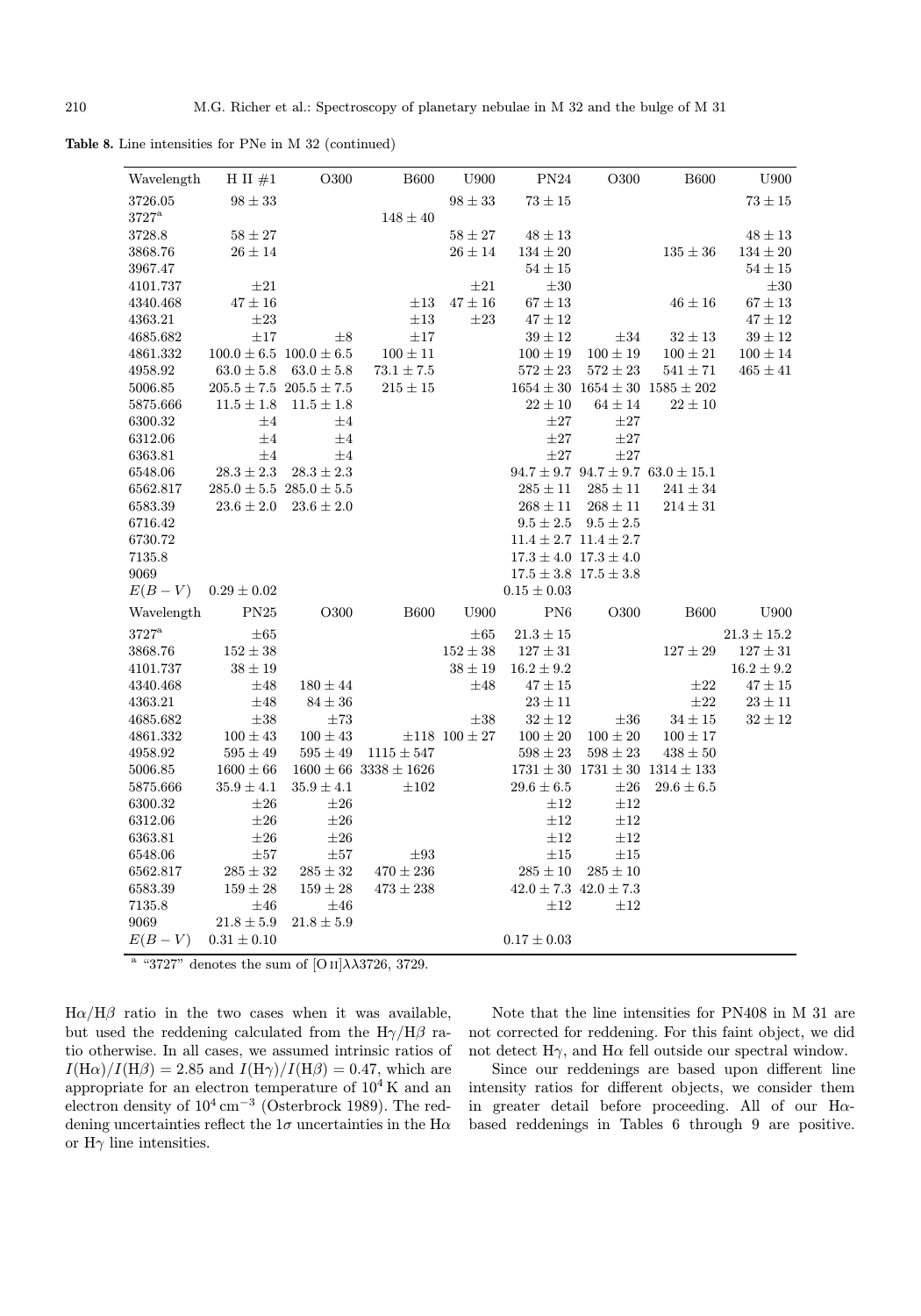Table 9. Line intensities for PNe in the bulge of M 31

| PN172<br><b>PN31</b><br><b>PN80</b><br><b>PN30</b><br>PN29<br><b>PN28</b><br>PN23<br>Wavelength<br>3727<br>$109\pm19$<br>$\pm 29$<br>$\pm 30$<br>$41.3 \pm 8.7$<br>$\pm 29$<br>$\pm 43$<br>$\pm 25$<br>$138\pm16$<br>$181\pm13$<br>$108\pm10$<br>$104\pm15$<br>$95\pm16$<br>$137\pm21$<br>3868.76<br>$90.9 \pm 8.6$<br>$56\pm10$<br>$59\pm11$<br>$44\pm10$<br>$42\pm10$<br>$41\pm11$<br>$52\pm15$<br>3967.47<br>$38.7 \pm 8.4$<br>$27.5\pm7.0$<br>$18.0 \pm 4.7$<br>$21.8 \pm 9.0$<br>$25\pm12$<br>$32\pm10$<br>$29.1 \pm 5.6$<br>$25.9 \pm 6.4$<br>4101.737<br>4340.468<br>$47.0 \pm 5.4$<br>$47.0 \pm 4.5$<br>$47.0 \pm 5.9$<br>$47.0 \pm 8.6$<br>$47.0 \pm 9.9$<br>$47.0 \pm 6.3$<br>$47.0 \pm 7.9$<br>4363.21<br>$25.8 \pm 4.7$<br>$18.2 \pm 3.6$<br>$\pm 10$<br>$\pm 10$<br>$\pm 14$<br>$\pm 8$<br>$\pm 19$<br>$\pm 8$<br>4685.682<br>$\pm 6$<br>$\pm 6$<br>$24.1 \pm 4.0$<br>$21.6 \pm 5.0$<br>$\pm 10$<br>$\pm 14$<br>$100.0\pm5.0$<br>$100.0 \pm 4.4$<br>$100.0\pm5.0$<br>$100.0\pm8.5$<br>4861.332<br>$100.0 \pm 4.9$<br>$100.0 \pm 6.9$ $100.0 \pm 7.8$<br>$613\pm18$<br>$737\pm21$<br>$605\pm20$<br>$685\pm32$<br>$459\pm26$<br>4958.92<br>$645 \pm 21$<br>$691 \pm 30$<br>$1819\pm49$<br>$2253\pm59$<br>5006.85<br>$1869 \pm 60$<br>$2063 \pm 63$<br>$2219 \pm 91$<br>$2151 \pm 96$<br>$1347\pm75$<br>5875.666<br>$15.6 \pm 2.3$<br>$E(B-V)$<br>$0.41\pm0.30$<br>$0.40 \pm 0.25 -0.16 \pm 0.33$<br>$0.16 \pm 0.35 -0.03 \pm 0.48$ $0.15 \pm 0.44$<br>$0.74\pm0.56$<br>PN12<br><b>PN10</b><br>PN1<br>PN3<br><b>PN38</b><br><b>PN36</b><br><b>PN53</b><br>Wavelength<br>$\pm 86$<br>$22.6\pm6.2$<br>3727<br>$\pm 25$<br>$\pm 40$<br>$\pm 11$<br>$18.9 \pm 7.0$<br>$\pm 31$<br>$176\pm30$<br>$70\pm12$<br>$158\pm18$<br>$130\pm15$<br>3868.76<br>$64.6 \pm 6.9$<br>$57.4 \pm 8.1$<br>$84.0 \pm 7.4$<br>$55\pm16$<br>$33\pm11$<br>$63\pm12$<br>$22.5\pm5.6$<br>$103\pm15$<br>$37.7\pm6.6$<br>3967.47<br>$23.9 \pm 6.8$<br>$26\pm11$<br>$15.2\pm2.9$<br>4101.737<br>$\pm 19$<br>$31.0 \pm 8.6$<br>$34.0 \pm 6.8$<br>$29.4 \pm 8.8$<br>$\pm 13$<br>$47.0 \pm 9.9$<br>$47 \pm 12$<br>$47.0 \pm 8.7$<br>$47.0 \pm 6.7$<br>$47.0 \pm 5.9$<br>$47.0 \pm 5.4$<br>$47.0 \pm 4.5$<br>4340.468<br>4363.21<br>$24.7\pm8.0$<br>$\pm 18$<br>$\pm 12$<br>$\pm 12$<br>$20.7\pm4.5$<br>$11.8 \pm 3.4$<br>$\pm 9$<br>$\pm 15$<br>$\pm 15$<br>$\pm 8$<br>4685.682<br>$21.2 \pm 7.7$<br>$\pm 11$<br>$\pm7$<br>$\pm 5$<br>$100\pm11$<br>$100\pm10$<br>$100.0 \pm 9.1$<br>$100.0 \pm 6.1$ $100.0 \pm 5.0$<br>$100.0\pm4.1$<br>4861.332<br>$100.0 \pm 8.6$<br>$396\pm29$<br>$674\pm18$<br>4958.92<br>$586\pm38$<br>$593\pm36$<br>$672 \pm 37$<br>$408 \pm 16$<br>$382\pm13$<br>$2153\pm115$<br>$2062\pm52$<br>5006.85<br>$1734 \pm 112$<br>$1183 \pm 81$<br>$1825 \pm 109$<br>$1256 \pm 44$<br>$1136 \pm 35$<br>5875.666<br>$10.6 \pm 3.6$<br>$25.3 \pm 7.1$<br>$59.3 \pm 11.0$<br>$8.8 \pm 1.6$<br>$38.2 \pm 5.3$<br>$0.49 \pm 0.49 \,\, -0.55 \pm 0.38 \,\, -0.09 \pm 0.33 \,\, 0.78 \pm 0.30 \,\, -0.31 \pm 0.25$<br>$E(B-V)$<br>$0.88\pm0.56$<br>$0.18\pm0.68$<br><b>PN52</b><br>PN42<br>PN45<br>PN43<br><b>PN48</b><br>PN95<br>PN47<br>Wavelength<br>$19.5\pm7.5$<br>3727<br>$\pm 63$<br>$\pm 19$<br>$26.1 \pm 7.7$<br>$\pm 14$<br>$\pm 10$<br>$19.7 \pm 6.1$<br>$56.7\pm6.9$<br>3868.76<br>$63 \pm 12$<br>$122.2 \pm 8.0$<br>$120.5 \pm 7.8$<br>$125.9 \pm 5.6$<br>$60.7 \pm 3.4$<br>$63.9 \pm 5.0$<br>3967.47<br>$32 \pm 10$<br>$32.9 \pm 8.0$<br>$56.9 \pm 6.3$<br>$30.2 \pm 5.8$<br>$42.7 \pm 5.8$<br>$28.5 \pm 4.8$<br>$35.4\pm6.6$<br>$16.8 \pm 4.1$<br>$43\pm14$<br>$25.2 \pm 5.4$<br>$14.8 \pm 4.3$<br>$22.1 \pm 2.9$<br>$23.4 \pm 3.6$<br>$21.6 \pm 4.5$<br>4101.737<br>$47.0 \pm 9.9$<br>$47.0 \pm 4.3$<br>$47.0\pm3.6$<br>$47.0 \pm 6.5$<br>$47.0 \pm 3.3$<br>$47.0 \pm 3.4$<br>$47.0 \pm 4.4$<br>4340.468<br>$27.2 \pm 3.2$<br>$8.1\pm3.2$<br>4363.21<br>$\pm 13$<br>$25.9\pm3.7$<br>$\pm 11$<br>$11.7 \pm 2.6$<br>$\pm 5$<br>$22.2\pm6.7$<br>$\pm7$<br>4685.682<br>$\pm 6$<br>$\pm 4$<br>$4.0\pm1.9$<br>$\pm 3$<br>$\pm 4$<br>$100.0\pm8.2$<br>$100.0\pm3.4$<br>$100.0 \pm 4.9$<br>4861.332<br>$100.0 \pm 4.7$<br>$100.0 \pm 3.3$ $100.0 \pm 2.4$<br>$100.0\pm3.6$<br>$521\pm18$<br>$700 \pm 14$ 331.1 $\pm$ 5.8<br>$474\pm10$<br>4958.92<br>$464\pm27$<br>$694\pm19$<br>$462\pm10$<br>5006.85<br>$1364 \pm 75$<br>$2111 \pm 54$<br>$1381\pm27$<br>$1576 \pm 52$<br>$2160 \pm 43$<br>$998 \pm 15$<br>$1452\pm28$<br>5875.666<br>$\pm 6$<br>$15.9\pm1.6$<br>$34.1 \pm 6.7$<br>$36.1 \pm 3.7$ $18.6 \pm 1.5$<br>$20.9 \pm 2.4$<br>$12.0 \pm 1.8$<br>$E(B-V)$<br>$0.63 \pm 0.56$<br>$0.30 \pm 0.24$<br>$0.44 \pm 0.20$ $-0.72 \pm 0.36$ $-0.25 \pm 0.19$ $0.11 \pm 0.19$<br>$0.09 \pm 0.25$<br>Wavelength<br><b>PN93</b><br><b>PN92</b><br><b>PN91</b><br><b>PN380</b><br><b>PN408</b><br>PN97<br><b>PN387</b><br>3727<br>$39.1 \pm 8.9$<br>$73 \pm 14$<br>$\pm 17$<br>$\pm 30$<br>$126 \pm 17$<br>$\pm 26$<br>3868.76<br>$84.2 \pm 6.8$<br>$129 \pm 13$<br>$79.5 \pm 8.2$<br>$63.8 \pm 9.9$<br>$111 \pm 9.4$<br>$108 \pm 10$<br>$27.3 \pm 5.4$<br>$44.8 \pm 8.5$<br>$44.5 \pm 4.3$<br>$29.5 \pm 8.1$<br>$43.9 \pm 6.9$<br>$51.8\pm9.6$<br>3967.47<br>$21.9 \pm 4.8$<br>$34.7 \pm 7.9$<br>$21.7 \pm 4.5$<br>$\pm 14$<br>$30.3 \pm 6.2$<br>$28.8 \pm 6.8$<br>4101.737<br>4340.468<br>$47.0 \pm 8.7$<br>$47.0 \pm 5.0$<br>$51.6 \pm 4.4$<br>$47.0 \pm 6.0$<br>$47.0 \pm 3.5$<br>$50.4 \pm 5.7$<br>4363.21<br>$\pm 16$<br>$18.4 \pm 4.1$<br>$9.3 \pm 3.4$<br>$18.9 \pm 4.8$<br>$12.3 \pm 2.7$<br>$30.5 \pm 5.1$<br>4685.682<br>$15.0 \pm 3.8$<br>$15.3 \pm 2.7$<br>$\pm 6$<br>$\pm 4$<br>$\pm 8$<br>$\pm 5$<br>4861.332<br>$100.0 \pm 5.4$<br>$100.0 \pm 4.0$<br>$100.0 \pm 3.2$<br>$100.0 \pm 5.3$ $100.0 \pm 4.0$<br>$100.0\pm4.6$<br>$100 \pm 29$<br>$\!958.92$<br>$491 \pm 85$<br>$673 \pm 24$<br>$565 \pm 15$<br>$565 \pm 13$<br>$482 \pm 17$<br>$525 \pm 15$<br>$614\pm22$<br>5006.85<br>$1431 \pm 242$<br>$2070 \pm 72$<br>$1703 \pm 42$<br>$1744 \pm 35$<br>$1437 \pm 44$<br>$1591 \pm 36$<br>$1851 \pm 48$<br>$30.0 \pm 6.0$<br>$17.2 \pm 1.8$<br>$16.1 \pm 1.3$<br>$18.3 \pm 1.5$<br>5875.666<br>$22.7 \pm 2.4$<br>6548.06<br>$12.0 \pm 2.1$<br>$4.4 \pm 1.8$<br>$285.0 \pm 6.4$<br>6562.817<br>$285.0 \pm 7.3$<br>6583.39<br>$35.8\pm2.5$<br>$16.9 \pm 2.0$<br>$E(B-V)$<br>$-0.24 \pm 0.49$<br>$0.51 \pm 0.28$<br>$0.02 \pm 0.02$<br>$0.26 \pm 0.34$ $0.39 \pm 0.20$<br>$0.20 \pm 0.02$ |  |  |  |  |
|--------------------------------------------------------------------------------------------------------------------------------------------------------------------------------------------------------------------------------------------------------------------------------------------------------------------------------------------------------------------------------------------------------------------------------------------------------------------------------------------------------------------------------------------------------------------------------------------------------------------------------------------------------------------------------------------------------------------------------------------------------------------------------------------------------------------------------------------------------------------------------------------------------------------------------------------------------------------------------------------------------------------------------------------------------------------------------------------------------------------------------------------------------------------------------------------------------------------------------------------------------------------------------------------------------------------------------------------------------------------------------------------------------------------------------------------------------------------------------------------------------------------------------------------------------------------------------------------------------------------------------------------------------------------------------------------------------------------------------------------------------------------------------------------------------------------------------------------------------------------------------------------------------------------------------------------------------------------------------------------------------------------------------------------------------------------------------------------------------------------------------------------------------------------------------------------------------------------------------------------------------------------------------------------------------------------------------------------------------------------------------------------------------------------------------------------------------------------------------------------------------------------------------------------------------------------------------------------------------------------------------------------------------------------------------------------------------------------------------------------------------------------------------------------------------------------------------------------------------------------------------------------------------------------------------------------------------------------------------------------------------------------------------------------------------------------------------------------------------------------------------------------------------------------------------------------------------------------------------------------------------------------------------------------------------------------------------------------------------------------------------------------------------------------------------------------------------------------------------------------------------------------------------------------------------------------------------------------------------------------------------------------------------------------------------------------------------------------------------------------------------------------------------------------------------------------------------------------------------------------------------------------------------------------------------------------------------------------------------------------------------------------------------------------------------------------------------------------------------------------------------------------------------------------------------------------------------------------------------------------------------------------------------------------------------------------------------------------------------------------------------------------------------------------------------------------------------------------------------------------------------------------------------------------------------------------------------------------------------------------------------------------------------------------------------------------------------------------------------------------------------------------------------------------------------------------------------------------------------------------------------------------------------------------------------------------------------------------------------------------------------------------------------------------------------------------------------------------------------------------------------------------------------------------------------------------------------------------------------------------------------------------------------------------------------------------------------------------------------------------------------------------------------------------------------------------------------------------------------------------------------------------------------------------------------------------------------------------------------------------------------------------------------------------------------------------------------------------------------------------------------------------------------------------------------------------------------------------------------------------------------------------------------------------------------------------------------------------------------------------------------------------------------------------------------------------------------------------------------------------------------------------------------------------------------------------------------------------------------------------------------------------------------------------------------------------------------------------------------------------------------------------------|--|--|--|--|
|                                                                                                                                                                                                                                                                                                                                                                                                                                                                                                                                                                                                                                                                                                                                                                                                                                                                                                                                                                                                                                                                                                                                                                                                                                                                                                                                                                                                                                                                                                                                                                                                                                                                                                                                                                                                                                                                                                                                                                                                                                                                                                                                                                                                                                                                                                                                                                                                                                                                                                                                                                                                                                                                                                                                                                                                                                                                                                                                                                                                                                                                                                                                                                                                                                                                                                                                                                                                                                                                                                                                                                                                                                                                                                                                                                                                                                                                                                                                                                                                                                                                                                                                                                                                                                                                                                                                                                                                                                                                                                                                                                                                                                                                                                                                                                                                                                                                                                                                                                                                                                                                                                                                                                                                                                                                                                                                                                                                                                                                                                                                                                                                                                                                                                                                                                                                                                                                                                                                                                                                                                                                                                                                                                                                                                                                                                                                                                                                  |  |  |  |  |
|                                                                                                                                                                                                                                                                                                                                                                                                                                                                                                                                                                                                                                                                                                                                                                                                                                                                                                                                                                                                                                                                                                                                                                                                                                                                                                                                                                                                                                                                                                                                                                                                                                                                                                                                                                                                                                                                                                                                                                                                                                                                                                                                                                                                                                                                                                                                                                                                                                                                                                                                                                                                                                                                                                                                                                                                                                                                                                                                                                                                                                                                                                                                                                                                                                                                                                                                                                                                                                                                                                                                                                                                                                                                                                                                                                                                                                                                                                                                                                                                                                                                                                                                                                                                                                                                                                                                                                                                                                                                                                                                                                                                                                                                                                                                                                                                                                                                                                                                                                                                                                                                                                                                                                                                                                                                                                                                                                                                                                                                                                                                                                                                                                                                                                                                                                                                                                                                                                                                                                                                                                                                                                                                                                                                                                                                                                                                                                                                  |  |  |  |  |
|                                                                                                                                                                                                                                                                                                                                                                                                                                                                                                                                                                                                                                                                                                                                                                                                                                                                                                                                                                                                                                                                                                                                                                                                                                                                                                                                                                                                                                                                                                                                                                                                                                                                                                                                                                                                                                                                                                                                                                                                                                                                                                                                                                                                                                                                                                                                                                                                                                                                                                                                                                                                                                                                                                                                                                                                                                                                                                                                                                                                                                                                                                                                                                                                                                                                                                                                                                                                                                                                                                                                                                                                                                                                                                                                                                                                                                                                                                                                                                                                                                                                                                                                                                                                                                                                                                                                                                                                                                                                                                                                                                                                                                                                                                                                                                                                                                                                                                                                                                                                                                                                                                                                                                                                                                                                                                                                                                                                                                                                                                                                                                                                                                                                                                                                                                                                                                                                                                                                                                                                                                                                                                                                                                                                                                                                                                                                                                                                  |  |  |  |  |
|                                                                                                                                                                                                                                                                                                                                                                                                                                                                                                                                                                                                                                                                                                                                                                                                                                                                                                                                                                                                                                                                                                                                                                                                                                                                                                                                                                                                                                                                                                                                                                                                                                                                                                                                                                                                                                                                                                                                                                                                                                                                                                                                                                                                                                                                                                                                                                                                                                                                                                                                                                                                                                                                                                                                                                                                                                                                                                                                                                                                                                                                                                                                                                                                                                                                                                                                                                                                                                                                                                                                                                                                                                                                                                                                                                                                                                                                                                                                                                                                                                                                                                                                                                                                                                                                                                                                                                                                                                                                                                                                                                                                                                                                                                                                                                                                                                                                                                                                                                                                                                                                                                                                                                                                                                                                                                                                                                                                                                                                                                                                                                                                                                                                                                                                                                                                                                                                                                                                                                                                                                                                                                                                                                                                                                                                                                                                                                                                  |  |  |  |  |
|                                                                                                                                                                                                                                                                                                                                                                                                                                                                                                                                                                                                                                                                                                                                                                                                                                                                                                                                                                                                                                                                                                                                                                                                                                                                                                                                                                                                                                                                                                                                                                                                                                                                                                                                                                                                                                                                                                                                                                                                                                                                                                                                                                                                                                                                                                                                                                                                                                                                                                                                                                                                                                                                                                                                                                                                                                                                                                                                                                                                                                                                                                                                                                                                                                                                                                                                                                                                                                                                                                                                                                                                                                                                                                                                                                                                                                                                                                                                                                                                                                                                                                                                                                                                                                                                                                                                                                                                                                                                                                                                                                                                                                                                                                                                                                                                                                                                                                                                                                                                                                                                                                                                                                                                                                                                                                                                                                                                                                                                                                                                                                                                                                                                                                                                                                                                                                                                                                                                                                                                                                                                                                                                                                                                                                                                                                                                                                                                  |  |  |  |  |
|                                                                                                                                                                                                                                                                                                                                                                                                                                                                                                                                                                                                                                                                                                                                                                                                                                                                                                                                                                                                                                                                                                                                                                                                                                                                                                                                                                                                                                                                                                                                                                                                                                                                                                                                                                                                                                                                                                                                                                                                                                                                                                                                                                                                                                                                                                                                                                                                                                                                                                                                                                                                                                                                                                                                                                                                                                                                                                                                                                                                                                                                                                                                                                                                                                                                                                                                                                                                                                                                                                                                                                                                                                                                                                                                                                                                                                                                                                                                                                                                                                                                                                                                                                                                                                                                                                                                                                                                                                                                                                                                                                                                                                                                                                                                                                                                                                                                                                                                                                                                                                                                                                                                                                                                                                                                                                                                                                                                                                                                                                                                                                                                                                                                                                                                                                                                                                                                                                                                                                                                                                                                                                                                                                                                                                                                                                                                                                                                  |  |  |  |  |
|                                                                                                                                                                                                                                                                                                                                                                                                                                                                                                                                                                                                                                                                                                                                                                                                                                                                                                                                                                                                                                                                                                                                                                                                                                                                                                                                                                                                                                                                                                                                                                                                                                                                                                                                                                                                                                                                                                                                                                                                                                                                                                                                                                                                                                                                                                                                                                                                                                                                                                                                                                                                                                                                                                                                                                                                                                                                                                                                                                                                                                                                                                                                                                                                                                                                                                                                                                                                                                                                                                                                                                                                                                                                                                                                                                                                                                                                                                                                                                                                                                                                                                                                                                                                                                                                                                                                                                                                                                                                                                                                                                                                                                                                                                                                                                                                                                                                                                                                                                                                                                                                                                                                                                                                                                                                                                                                                                                                                                                                                                                                                                                                                                                                                                                                                                                                                                                                                                                                                                                                                                                                                                                                                                                                                                                                                                                                                                                                  |  |  |  |  |
|                                                                                                                                                                                                                                                                                                                                                                                                                                                                                                                                                                                                                                                                                                                                                                                                                                                                                                                                                                                                                                                                                                                                                                                                                                                                                                                                                                                                                                                                                                                                                                                                                                                                                                                                                                                                                                                                                                                                                                                                                                                                                                                                                                                                                                                                                                                                                                                                                                                                                                                                                                                                                                                                                                                                                                                                                                                                                                                                                                                                                                                                                                                                                                                                                                                                                                                                                                                                                                                                                                                                                                                                                                                                                                                                                                                                                                                                                                                                                                                                                                                                                                                                                                                                                                                                                                                                                                                                                                                                                                                                                                                                                                                                                                                                                                                                                                                                                                                                                                                                                                                                                                                                                                                                                                                                                                                                                                                                                                                                                                                                                                                                                                                                                                                                                                                                                                                                                                                                                                                                                                                                                                                                                                                                                                                                                                                                                                                                  |  |  |  |  |
|                                                                                                                                                                                                                                                                                                                                                                                                                                                                                                                                                                                                                                                                                                                                                                                                                                                                                                                                                                                                                                                                                                                                                                                                                                                                                                                                                                                                                                                                                                                                                                                                                                                                                                                                                                                                                                                                                                                                                                                                                                                                                                                                                                                                                                                                                                                                                                                                                                                                                                                                                                                                                                                                                                                                                                                                                                                                                                                                                                                                                                                                                                                                                                                                                                                                                                                                                                                                                                                                                                                                                                                                                                                                                                                                                                                                                                                                                                                                                                                                                                                                                                                                                                                                                                                                                                                                                                                                                                                                                                                                                                                                                                                                                                                                                                                                                                                                                                                                                                                                                                                                                                                                                                                                                                                                                                                                                                                                                                                                                                                                                                                                                                                                                                                                                                                                                                                                                                                                                                                                                                                                                                                                                                                                                                                                                                                                                                                                  |  |  |  |  |
|                                                                                                                                                                                                                                                                                                                                                                                                                                                                                                                                                                                                                                                                                                                                                                                                                                                                                                                                                                                                                                                                                                                                                                                                                                                                                                                                                                                                                                                                                                                                                                                                                                                                                                                                                                                                                                                                                                                                                                                                                                                                                                                                                                                                                                                                                                                                                                                                                                                                                                                                                                                                                                                                                                                                                                                                                                                                                                                                                                                                                                                                                                                                                                                                                                                                                                                                                                                                                                                                                                                                                                                                                                                                                                                                                                                                                                                                                                                                                                                                                                                                                                                                                                                                                                                                                                                                                                                                                                                                                                                                                                                                                                                                                                                                                                                                                                                                                                                                                                                                                                                                                                                                                                                                                                                                                                                                                                                                                                                                                                                                                                                                                                                                                                                                                                                                                                                                                                                                                                                                                                                                                                                                                                                                                                                                                                                                                                                                  |  |  |  |  |
|                                                                                                                                                                                                                                                                                                                                                                                                                                                                                                                                                                                                                                                                                                                                                                                                                                                                                                                                                                                                                                                                                                                                                                                                                                                                                                                                                                                                                                                                                                                                                                                                                                                                                                                                                                                                                                                                                                                                                                                                                                                                                                                                                                                                                                                                                                                                                                                                                                                                                                                                                                                                                                                                                                                                                                                                                                                                                                                                                                                                                                                                                                                                                                                                                                                                                                                                                                                                                                                                                                                                                                                                                                                                                                                                                                                                                                                                                                                                                                                                                                                                                                                                                                                                                                                                                                                                                                                                                                                                                                                                                                                                                                                                                                                                                                                                                                                                                                                                                                                                                                                                                                                                                                                                                                                                                                                                                                                                                                                                                                                                                                                                                                                                                                                                                                                                                                                                                                                                                                                                                                                                                                                                                                                                                                                                                                                                                                                                  |  |  |  |  |
|                                                                                                                                                                                                                                                                                                                                                                                                                                                                                                                                                                                                                                                                                                                                                                                                                                                                                                                                                                                                                                                                                                                                                                                                                                                                                                                                                                                                                                                                                                                                                                                                                                                                                                                                                                                                                                                                                                                                                                                                                                                                                                                                                                                                                                                                                                                                                                                                                                                                                                                                                                                                                                                                                                                                                                                                                                                                                                                                                                                                                                                                                                                                                                                                                                                                                                                                                                                                                                                                                                                                                                                                                                                                                                                                                                                                                                                                                                                                                                                                                                                                                                                                                                                                                                                                                                                                                                                                                                                                                                                                                                                                                                                                                                                                                                                                                                                                                                                                                                                                                                                                                                                                                                                                                                                                                                                                                                                                                                                                                                                                                                                                                                                                                                                                                                                                                                                                                                                                                                                                                                                                                                                                                                                                                                                                                                                                                                                                  |  |  |  |  |
|                                                                                                                                                                                                                                                                                                                                                                                                                                                                                                                                                                                                                                                                                                                                                                                                                                                                                                                                                                                                                                                                                                                                                                                                                                                                                                                                                                                                                                                                                                                                                                                                                                                                                                                                                                                                                                                                                                                                                                                                                                                                                                                                                                                                                                                                                                                                                                                                                                                                                                                                                                                                                                                                                                                                                                                                                                                                                                                                                                                                                                                                                                                                                                                                                                                                                                                                                                                                                                                                                                                                                                                                                                                                                                                                                                                                                                                                                                                                                                                                                                                                                                                                                                                                                                                                                                                                                                                                                                                                                                                                                                                                                                                                                                                                                                                                                                                                                                                                                                                                                                                                                                                                                                                                                                                                                                                                                                                                                                                                                                                                                                                                                                                                                                                                                                                                                                                                                                                                                                                                                                                                                                                                                                                                                                                                                                                                                                                                  |  |  |  |  |
|                                                                                                                                                                                                                                                                                                                                                                                                                                                                                                                                                                                                                                                                                                                                                                                                                                                                                                                                                                                                                                                                                                                                                                                                                                                                                                                                                                                                                                                                                                                                                                                                                                                                                                                                                                                                                                                                                                                                                                                                                                                                                                                                                                                                                                                                                                                                                                                                                                                                                                                                                                                                                                                                                                                                                                                                                                                                                                                                                                                                                                                                                                                                                                                                                                                                                                                                                                                                                                                                                                                                                                                                                                                                                                                                                                                                                                                                                                                                                                                                                                                                                                                                                                                                                                                                                                                                                                                                                                                                                                                                                                                                                                                                                                                                                                                                                                                                                                                                                                                                                                                                                                                                                                                                                                                                                                                                                                                                                                                                                                                                                                                                                                                                                                                                                                                                                                                                                                                                                                                                                                                                                                                                                                                                                                                                                                                                                                                                  |  |  |  |  |
|                                                                                                                                                                                                                                                                                                                                                                                                                                                                                                                                                                                                                                                                                                                                                                                                                                                                                                                                                                                                                                                                                                                                                                                                                                                                                                                                                                                                                                                                                                                                                                                                                                                                                                                                                                                                                                                                                                                                                                                                                                                                                                                                                                                                                                                                                                                                                                                                                                                                                                                                                                                                                                                                                                                                                                                                                                                                                                                                                                                                                                                                                                                                                                                                                                                                                                                                                                                                                                                                                                                                                                                                                                                                                                                                                                                                                                                                                                                                                                                                                                                                                                                                                                                                                                                                                                                                                                                                                                                                                                                                                                                                                                                                                                                                                                                                                                                                                                                                                                                                                                                                                                                                                                                                                                                                                                                                                                                                                                                                                                                                                                                                                                                                                                                                                                                                                                                                                                                                                                                                                                                                                                                                                                                                                                                                                                                                                                                                  |  |  |  |  |
|                                                                                                                                                                                                                                                                                                                                                                                                                                                                                                                                                                                                                                                                                                                                                                                                                                                                                                                                                                                                                                                                                                                                                                                                                                                                                                                                                                                                                                                                                                                                                                                                                                                                                                                                                                                                                                                                                                                                                                                                                                                                                                                                                                                                                                                                                                                                                                                                                                                                                                                                                                                                                                                                                                                                                                                                                                                                                                                                                                                                                                                                                                                                                                                                                                                                                                                                                                                                                                                                                                                                                                                                                                                                                                                                                                                                                                                                                                                                                                                                                                                                                                                                                                                                                                                                                                                                                                                                                                                                                                                                                                                                                                                                                                                                                                                                                                                                                                                                                                                                                                                                                                                                                                                                                                                                                                                                                                                                                                                                                                                                                                                                                                                                                                                                                                                                                                                                                                                                                                                                                                                                                                                                                                                                                                                                                                                                                                                                  |  |  |  |  |
|                                                                                                                                                                                                                                                                                                                                                                                                                                                                                                                                                                                                                                                                                                                                                                                                                                                                                                                                                                                                                                                                                                                                                                                                                                                                                                                                                                                                                                                                                                                                                                                                                                                                                                                                                                                                                                                                                                                                                                                                                                                                                                                                                                                                                                                                                                                                                                                                                                                                                                                                                                                                                                                                                                                                                                                                                                                                                                                                                                                                                                                                                                                                                                                                                                                                                                                                                                                                                                                                                                                                                                                                                                                                                                                                                                                                                                                                                                                                                                                                                                                                                                                                                                                                                                                                                                                                                                                                                                                                                                                                                                                                                                                                                                                                                                                                                                                                                                                                                                                                                                                                                                                                                                                                                                                                                                                                                                                                                                                                                                                                                                                                                                                                                                                                                                                                                                                                                                                                                                                                                                                                                                                                                                                                                                                                                                                                                                                                  |  |  |  |  |
|                                                                                                                                                                                                                                                                                                                                                                                                                                                                                                                                                                                                                                                                                                                                                                                                                                                                                                                                                                                                                                                                                                                                                                                                                                                                                                                                                                                                                                                                                                                                                                                                                                                                                                                                                                                                                                                                                                                                                                                                                                                                                                                                                                                                                                                                                                                                                                                                                                                                                                                                                                                                                                                                                                                                                                                                                                                                                                                                                                                                                                                                                                                                                                                                                                                                                                                                                                                                                                                                                                                                                                                                                                                                                                                                                                                                                                                                                                                                                                                                                                                                                                                                                                                                                                                                                                                                                                                                                                                                                                                                                                                                                                                                                                                                                                                                                                                                                                                                                                                                                                                                                                                                                                                                                                                                                                                                                                                                                                                                                                                                                                                                                                                                                                                                                                                                                                                                                                                                                                                                                                                                                                                                                                                                                                                                                                                                                                                                  |  |  |  |  |
|                                                                                                                                                                                                                                                                                                                                                                                                                                                                                                                                                                                                                                                                                                                                                                                                                                                                                                                                                                                                                                                                                                                                                                                                                                                                                                                                                                                                                                                                                                                                                                                                                                                                                                                                                                                                                                                                                                                                                                                                                                                                                                                                                                                                                                                                                                                                                                                                                                                                                                                                                                                                                                                                                                                                                                                                                                                                                                                                                                                                                                                                                                                                                                                                                                                                                                                                                                                                                                                                                                                                                                                                                                                                                                                                                                                                                                                                                                                                                                                                                                                                                                                                                                                                                                                                                                                                                                                                                                                                                                                                                                                                                                                                                                                                                                                                                                                                                                                                                                                                                                                                                                                                                                                                                                                                                                                                                                                                                                                                                                                                                                                                                                                                                                                                                                                                                                                                                                                                                                                                                                                                                                                                                                                                                                                                                                                                                                                                  |  |  |  |  |
|                                                                                                                                                                                                                                                                                                                                                                                                                                                                                                                                                                                                                                                                                                                                                                                                                                                                                                                                                                                                                                                                                                                                                                                                                                                                                                                                                                                                                                                                                                                                                                                                                                                                                                                                                                                                                                                                                                                                                                                                                                                                                                                                                                                                                                                                                                                                                                                                                                                                                                                                                                                                                                                                                                                                                                                                                                                                                                                                                                                                                                                                                                                                                                                                                                                                                                                                                                                                                                                                                                                                                                                                                                                                                                                                                                                                                                                                                                                                                                                                                                                                                                                                                                                                                                                                                                                                                                                                                                                                                                                                                                                                                                                                                                                                                                                                                                                                                                                                                                                                                                                                                                                                                                                                                                                                                                                                                                                                                                                                                                                                                                                                                                                                                                                                                                                                                                                                                                                                                                                                                                                                                                                                                                                                                                                                                                                                                                                                  |  |  |  |  |
|                                                                                                                                                                                                                                                                                                                                                                                                                                                                                                                                                                                                                                                                                                                                                                                                                                                                                                                                                                                                                                                                                                                                                                                                                                                                                                                                                                                                                                                                                                                                                                                                                                                                                                                                                                                                                                                                                                                                                                                                                                                                                                                                                                                                                                                                                                                                                                                                                                                                                                                                                                                                                                                                                                                                                                                                                                                                                                                                                                                                                                                                                                                                                                                                                                                                                                                                                                                                                                                                                                                                                                                                                                                                                                                                                                                                                                                                                                                                                                                                                                                                                                                                                                                                                                                                                                                                                                                                                                                                                                                                                                                                                                                                                                                                                                                                                                                                                                                                                                                                                                                                                                                                                                                                                                                                                                                                                                                                                                                                                                                                                                                                                                                                                                                                                                                                                                                                                                                                                                                                                                                                                                                                                                                                                                                                                                                                                                                                  |  |  |  |  |
|                                                                                                                                                                                                                                                                                                                                                                                                                                                                                                                                                                                                                                                                                                                                                                                                                                                                                                                                                                                                                                                                                                                                                                                                                                                                                                                                                                                                                                                                                                                                                                                                                                                                                                                                                                                                                                                                                                                                                                                                                                                                                                                                                                                                                                                                                                                                                                                                                                                                                                                                                                                                                                                                                                                                                                                                                                                                                                                                                                                                                                                                                                                                                                                                                                                                                                                                                                                                                                                                                                                                                                                                                                                                                                                                                                                                                                                                                                                                                                                                                                                                                                                                                                                                                                                                                                                                                                                                                                                                                                                                                                                                                                                                                                                                                                                                                                                                                                                                                                                                                                                                                                                                                                                                                                                                                                                                                                                                                                                                                                                                                                                                                                                                                                                                                                                                                                                                                                                                                                                                                                                                                                                                                                                                                                                                                                                                                                                                  |  |  |  |  |
|                                                                                                                                                                                                                                                                                                                                                                                                                                                                                                                                                                                                                                                                                                                                                                                                                                                                                                                                                                                                                                                                                                                                                                                                                                                                                                                                                                                                                                                                                                                                                                                                                                                                                                                                                                                                                                                                                                                                                                                                                                                                                                                                                                                                                                                                                                                                                                                                                                                                                                                                                                                                                                                                                                                                                                                                                                                                                                                                                                                                                                                                                                                                                                                                                                                                                                                                                                                                                                                                                                                                                                                                                                                                                                                                                                                                                                                                                                                                                                                                                                                                                                                                                                                                                                                                                                                                                                                                                                                                                                                                                                                                                                                                                                                                                                                                                                                                                                                                                                                                                                                                                                                                                                                                                                                                                                                                                                                                                                                                                                                                                                                                                                                                                                                                                                                                                                                                                                                                                                                                                                                                                                                                                                                                                                                                                                                                                                                                  |  |  |  |  |
|                                                                                                                                                                                                                                                                                                                                                                                                                                                                                                                                                                                                                                                                                                                                                                                                                                                                                                                                                                                                                                                                                                                                                                                                                                                                                                                                                                                                                                                                                                                                                                                                                                                                                                                                                                                                                                                                                                                                                                                                                                                                                                                                                                                                                                                                                                                                                                                                                                                                                                                                                                                                                                                                                                                                                                                                                                                                                                                                                                                                                                                                                                                                                                                                                                                                                                                                                                                                                                                                                                                                                                                                                                                                                                                                                                                                                                                                                                                                                                                                                                                                                                                                                                                                                                                                                                                                                                                                                                                                                                                                                                                                                                                                                                                                                                                                                                                                                                                                                                                                                                                                                                                                                                                                                                                                                                                                                                                                                                                                                                                                                                                                                                                                                                                                                                                                                                                                                                                                                                                                                                                                                                                                                                                                                                                                                                                                                                                                  |  |  |  |  |
|                                                                                                                                                                                                                                                                                                                                                                                                                                                                                                                                                                                                                                                                                                                                                                                                                                                                                                                                                                                                                                                                                                                                                                                                                                                                                                                                                                                                                                                                                                                                                                                                                                                                                                                                                                                                                                                                                                                                                                                                                                                                                                                                                                                                                                                                                                                                                                                                                                                                                                                                                                                                                                                                                                                                                                                                                                                                                                                                                                                                                                                                                                                                                                                                                                                                                                                                                                                                                                                                                                                                                                                                                                                                                                                                                                                                                                                                                                                                                                                                                                                                                                                                                                                                                                                                                                                                                                                                                                                                                                                                                                                                                                                                                                                                                                                                                                                                                                                                                                                                                                                                                                                                                                                                                                                                                                                                                                                                                                                                                                                                                                                                                                                                                                                                                                                                                                                                                                                                                                                                                                                                                                                                                                                                                                                                                                                                                                                                  |  |  |  |  |
|                                                                                                                                                                                                                                                                                                                                                                                                                                                                                                                                                                                                                                                                                                                                                                                                                                                                                                                                                                                                                                                                                                                                                                                                                                                                                                                                                                                                                                                                                                                                                                                                                                                                                                                                                                                                                                                                                                                                                                                                                                                                                                                                                                                                                                                                                                                                                                                                                                                                                                                                                                                                                                                                                                                                                                                                                                                                                                                                                                                                                                                                                                                                                                                                                                                                                                                                                                                                                                                                                                                                                                                                                                                                                                                                                                                                                                                                                                                                                                                                                                                                                                                                                                                                                                                                                                                                                                                                                                                                                                                                                                                                                                                                                                                                                                                                                                                                                                                                                                                                                                                                                                                                                                                                                                                                                                                                                                                                                                                                                                                                                                                                                                                                                                                                                                                                                                                                                                                                                                                                                                                                                                                                                                                                                                                                                                                                                                                                  |  |  |  |  |
|                                                                                                                                                                                                                                                                                                                                                                                                                                                                                                                                                                                                                                                                                                                                                                                                                                                                                                                                                                                                                                                                                                                                                                                                                                                                                                                                                                                                                                                                                                                                                                                                                                                                                                                                                                                                                                                                                                                                                                                                                                                                                                                                                                                                                                                                                                                                                                                                                                                                                                                                                                                                                                                                                                                                                                                                                                                                                                                                                                                                                                                                                                                                                                                                                                                                                                                                                                                                                                                                                                                                                                                                                                                                                                                                                                                                                                                                                                                                                                                                                                                                                                                                                                                                                                                                                                                                                                                                                                                                                                                                                                                                                                                                                                                                                                                                                                                                                                                                                                                                                                                                                                                                                                                                                                                                                                                                                                                                                                                                                                                                                                                                                                                                                                                                                                                                                                                                                                                                                                                                                                                                                                                                                                                                                                                                                                                                                                                                  |  |  |  |  |
|                                                                                                                                                                                                                                                                                                                                                                                                                                                                                                                                                                                                                                                                                                                                                                                                                                                                                                                                                                                                                                                                                                                                                                                                                                                                                                                                                                                                                                                                                                                                                                                                                                                                                                                                                                                                                                                                                                                                                                                                                                                                                                                                                                                                                                                                                                                                                                                                                                                                                                                                                                                                                                                                                                                                                                                                                                                                                                                                                                                                                                                                                                                                                                                                                                                                                                                                                                                                                                                                                                                                                                                                                                                                                                                                                                                                                                                                                                                                                                                                                                                                                                                                                                                                                                                                                                                                                                                                                                                                                                                                                                                                                                                                                                                                                                                                                                                                                                                                                                                                                                                                                                                                                                                                                                                                                                                                                                                                                                                                                                                                                                                                                                                                                                                                                                                                                                                                                                                                                                                                                                                                                                                                                                                                                                                                                                                                                                                                  |  |  |  |  |
|                                                                                                                                                                                                                                                                                                                                                                                                                                                                                                                                                                                                                                                                                                                                                                                                                                                                                                                                                                                                                                                                                                                                                                                                                                                                                                                                                                                                                                                                                                                                                                                                                                                                                                                                                                                                                                                                                                                                                                                                                                                                                                                                                                                                                                                                                                                                                                                                                                                                                                                                                                                                                                                                                                                                                                                                                                                                                                                                                                                                                                                                                                                                                                                                                                                                                                                                                                                                                                                                                                                                                                                                                                                                                                                                                                                                                                                                                                                                                                                                                                                                                                                                                                                                                                                                                                                                                                                                                                                                                                                                                                                                                                                                                                                                                                                                                                                                                                                                                                                                                                                                                                                                                                                                                                                                                                                                                                                                                                                                                                                                                                                                                                                                                                                                                                                                                                                                                                                                                                                                                                                                                                                                                                                                                                                                                                                                                                                                  |  |  |  |  |
|                                                                                                                                                                                                                                                                                                                                                                                                                                                                                                                                                                                                                                                                                                                                                                                                                                                                                                                                                                                                                                                                                                                                                                                                                                                                                                                                                                                                                                                                                                                                                                                                                                                                                                                                                                                                                                                                                                                                                                                                                                                                                                                                                                                                                                                                                                                                                                                                                                                                                                                                                                                                                                                                                                                                                                                                                                                                                                                                                                                                                                                                                                                                                                                                                                                                                                                                                                                                                                                                                                                                                                                                                                                                                                                                                                                                                                                                                                                                                                                                                                                                                                                                                                                                                                                                                                                                                                                                                                                                                                                                                                                                                                                                                                                                                                                                                                                                                                                                                                                                                                                                                                                                                                                                                                                                                                                                                                                                                                                                                                                                                                                                                                                                                                                                                                                                                                                                                                                                                                                                                                                                                                                                                                                                                                                                                                                                                                                                  |  |  |  |  |
|                                                                                                                                                                                                                                                                                                                                                                                                                                                                                                                                                                                                                                                                                                                                                                                                                                                                                                                                                                                                                                                                                                                                                                                                                                                                                                                                                                                                                                                                                                                                                                                                                                                                                                                                                                                                                                                                                                                                                                                                                                                                                                                                                                                                                                                                                                                                                                                                                                                                                                                                                                                                                                                                                                                                                                                                                                                                                                                                                                                                                                                                                                                                                                                                                                                                                                                                                                                                                                                                                                                                                                                                                                                                                                                                                                                                                                                                                                                                                                                                                                                                                                                                                                                                                                                                                                                                                                                                                                                                                                                                                                                                                                                                                                                                                                                                                                                                                                                                                                                                                                                                                                                                                                                                                                                                                                                                                                                                                                                                                                                                                                                                                                                                                                                                                                                                                                                                                                                                                                                                                                                                                                                                                                                                                                                                                                                                                                                                  |  |  |  |  |
|                                                                                                                                                                                                                                                                                                                                                                                                                                                                                                                                                                                                                                                                                                                                                                                                                                                                                                                                                                                                                                                                                                                                                                                                                                                                                                                                                                                                                                                                                                                                                                                                                                                                                                                                                                                                                                                                                                                                                                                                                                                                                                                                                                                                                                                                                                                                                                                                                                                                                                                                                                                                                                                                                                                                                                                                                                                                                                                                                                                                                                                                                                                                                                                                                                                                                                                                                                                                                                                                                                                                                                                                                                                                                                                                                                                                                                                                                                                                                                                                                                                                                                                                                                                                                                                                                                                                                                                                                                                                                                                                                                                                                                                                                                                                                                                                                                                                                                                                                                                                                                                                                                                                                                                                                                                                                                                                                                                                                                                                                                                                                                                                                                                                                                                                                                                                                                                                                                                                                                                                                                                                                                                                                                                                                                                                                                                                                                                                  |  |  |  |  |
|                                                                                                                                                                                                                                                                                                                                                                                                                                                                                                                                                                                                                                                                                                                                                                                                                                                                                                                                                                                                                                                                                                                                                                                                                                                                                                                                                                                                                                                                                                                                                                                                                                                                                                                                                                                                                                                                                                                                                                                                                                                                                                                                                                                                                                                                                                                                                                                                                                                                                                                                                                                                                                                                                                                                                                                                                                                                                                                                                                                                                                                                                                                                                                                                                                                                                                                                                                                                                                                                                                                                                                                                                                                                                                                                                                                                                                                                                                                                                                                                                                                                                                                                                                                                                                                                                                                                                                                                                                                                                                                                                                                                                                                                                                                                                                                                                                                                                                                                                                                                                                                                                                                                                                                                                                                                                                                                                                                                                                                                                                                                                                                                                                                                                                                                                                                                                                                                                                                                                                                                                                                                                                                                                                                                                                                                                                                                                                                                  |  |  |  |  |
|                                                                                                                                                                                                                                                                                                                                                                                                                                                                                                                                                                                                                                                                                                                                                                                                                                                                                                                                                                                                                                                                                                                                                                                                                                                                                                                                                                                                                                                                                                                                                                                                                                                                                                                                                                                                                                                                                                                                                                                                                                                                                                                                                                                                                                                                                                                                                                                                                                                                                                                                                                                                                                                                                                                                                                                                                                                                                                                                                                                                                                                                                                                                                                                                                                                                                                                                                                                                                                                                                                                                                                                                                                                                                                                                                                                                                                                                                                                                                                                                                                                                                                                                                                                                                                                                                                                                                                                                                                                                                                                                                                                                                                                                                                                                                                                                                                                                                                                                                                                                                                                                                                                                                                                                                                                                                                                                                                                                                                                                                                                                                                                                                                                                                                                                                                                                                                                                                                                                                                                                                                                                                                                                                                                                                                                                                                                                                                                                  |  |  |  |  |
|                                                                                                                                                                                                                                                                                                                                                                                                                                                                                                                                                                                                                                                                                                                                                                                                                                                                                                                                                                                                                                                                                                                                                                                                                                                                                                                                                                                                                                                                                                                                                                                                                                                                                                                                                                                                                                                                                                                                                                                                                                                                                                                                                                                                                                                                                                                                                                                                                                                                                                                                                                                                                                                                                                                                                                                                                                                                                                                                                                                                                                                                                                                                                                                                                                                                                                                                                                                                                                                                                                                                                                                                                                                                                                                                                                                                                                                                                                                                                                                                                                                                                                                                                                                                                                                                                                                                                                                                                                                                                                                                                                                                                                                                                                                                                                                                                                                                                                                                                                                                                                                                                                                                                                                                                                                                                                                                                                                                                                                                                                                                                                                                                                                                                                                                                                                                                                                                                                                                                                                                                                                                                                                                                                                                                                                                                                                                                                                                  |  |  |  |  |
|                                                                                                                                                                                                                                                                                                                                                                                                                                                                                                                                                                                                                                                                                                                                                                                                                                                                                                                                                                                                                                                                                                                                                                                                                                                                                                                                                                                                                                                                                                                                                                                                                                                                                                                                                                                                                                                                                                                                                                                                                                                                                                                                                                                                                                                                                                                                                                                                                                                                                                                                                                                                                                                                                                                                                                                                                                                                                                                                                                                                                                                                                                                                                                                                                                                                                                                                                                                                                                                                                                                                                                                                                                                                                                                                                                                                                                                                                                                                                                                                                                                                                                                                                                                                                                                                                                                                                                                                                                                                                                                                                                                                                                                                                                                                                                                                                                                                                                                                                                                                                                                                                                                                                                                                                                                                                                                                                                                                                                                                                                                                                                                                                                                                                                                                                                                                                                                                                                                                                                                                                                                                                                                                                                                                                                                                                                                                                                                                  |  |  |  |  |
|                                                                                                                                                                                                                                                                                                                                                                                                                                                                                                                                                                                                                                                                                                                                                                                                                                                                                                                                                                                                                                                                                                                                                                                                                                                                                                                                                                                                                                                                                                                                                                                                                                                                                                                                                                                                                                                                                                                                                                                                                                                                                                                                                                                                                                                                                                                                                                                                                                                                                                                                                                                                                                                                                                                                                                                                                                                                                                                                                                                                                                                                                                                                                                                                                                                                                                                                                                                                                                                                                                                                                                                                                                                                                                                                                                                                                                                                                                                                                                                                                                                                                                                                                                                                                                                                                                                                                                                                                                                                                                                                                                                                                                                                                                                                                                                                                                                                                                                                                                                                                                                                                                                                                                                                                                                                                                                                                                                                                                                                                                                                                                                                                                                                                                                                                                                                                                                                                                                                                                                                                                                                                                                                                                                                                                                                                                                                                                                                  |  |  |  |  |
|                                                                                                                                                                                                                                                                                                                                                                                                                                                                                                                                                                                                                                                                                                                                                                                                                                                                                                                                                                                                                                                                                                                                                                                                                                                                                                                                                                                                                                                                                                                                                                                                                                                                                                                                                                                                                                                                                                                                                                                                                                                                                                                                                                                                                                                                                                                                                                                                                                                                                                                                                                                                                                                                                                                                                                                                                                                                                                                                                                                                                                                                                                                                                                                                                                                                                                                                                                                                                                                                                                                                                                                                                                                                                                                                                                                                                                                                                                                                                                                                                                                                                                                                                                                                                                                                                                                                                                                                                                                                                                                                                                                                                                                                                                                                                                                                                                                                                                                                                                                                                                                                                                                                                                                                                                                                                                                                                                                                                                                                                                                                                                                                                                                                                                                                                                                                                                                                                                                                                                                                                                                                                                                                                                                                                                                                                                                                                                                                  |  |  |  |  |
|                                                                                                                                                                                                                                                                                                                                                                                                                                                                                                                                                                                                                                                                                                                                                                                                                                                                                                                                                                                                                                                                                                                                                                                                                                                                                                                                                                                                                                                                                                                                                                                                                                                                                                                                                                                                                                                                                                                                                                                                                                                                                                                                                                                                                                                                                                                                                                                                                                                                                                                                                                                                                                                                                                                                                                                                                                                                                                                                                                                                                                                                                                                                                                                                                                                                                                                                                                                                                                                                                                                                                                                                                                                                                                                                                                                                                                                                                                                                                                                                                                                                                                                                                                                                                                                                                                                                                                                                                                                                                                                                                                                                                                                                                                                                                                                                                                                                                                                                                                                                                                                                                                                                                                                                                                                                                                                                                                                                                                                                                                                                                                                                                                                                                                                                                                                                                                                                                                                                                                                                                                                                                                                                                                                                                                                                                                                                                                                                  |  |  |  |  |
|                                                                                                                                                                                                                                                                                                                                                                                                                                                                                                                                                                                                                                                                                                                                                                                                                                                                                                                                                                                                                                                                                                                                                                                                                                                                                                                                                                                                                                                                                                                                                                                                                                                                                                                                                                                                                                                                                                                                                                                                                                                                                                                                                                                                                                                                                                                                                                                                                                                                                                                                                                                                                                                                                                                                                                                                                                                                                                                                                                                                                                                                                                                                                                                                                                                                                                                                                                                                                                                                                                                                                                                                                                                                                                                                                                                                                                                                                                                                                                                                                                                                                                                                                                                                                                                                                                                                                                                                                                                                                                                                                                                                                                                                                                                                                                                                                                                                                                                                                                                                                                                                                                                                                                                                                                                                                                                                                                                                                                                                                                                                                                                                                                                                                                                                                                                                                                                                                                                                                                                                                                                                                                                                                                                                                                                                                                                                                                                                  |  |  |  |  |
|                                                                                                                                                                                                                                                                                                                                                                                                                                                                                                                                                                                                                                                                                                                                                                                                                                                                                                                                                                                                                                                                                                                                                                                                                                                                                                                                                                                                                                                                                                                                                                                                                                                                                                                                                                                                                                                                                                                                                                                                                                                                                                                                                                                                                                                                                                                                                                                                                                                                                                                                                                                                                                                                                                                                                                                                                                                                                                                                                                                                                                                                                                                                                                                                                                                                                                                                                                                                                                                                                                                                                                                                                                                                                                                                                                                                                                                                                                                                                                                                                                                                                                                                                                                                                                                                                                                                                                                                                                                                                                                                                                                                                                                                                                                                                                                                                                                                                                                                                                                                                                                                                                                                                                                                                                                                                                                                                                                                                                                                                                                                                                                                                                                                                                                                                                                                                                                                                                                                                                                                                                                                                                                                                                                                                                                                                                                                                                                                  |  |  |  |  |
|                                                                                                                                                                                                                                                                                                                                                                                                                                                                                                                                                                                                                                                                                                                                                                                                                                                                                                                                                                                                                                                                                                                                                                                                                                                                                                                                                                                                                                                                                                                                                                                                                                                                                                                                                                                                                                                                                                                                                                                                                                                                                                                                                                                                                                                                                                                                                                                                                                                                                                                                                                                                                                                                                                                                                                                                                                                                                                                                                                                                                                                                                                                                                                                                                                                                                                                                                                                                                                                                                                                                                                                                                                                                                                                                                                                                                                                                                                                                                                                                                                                                                                                                                                                                                                                                                                                                                                                                                                                                                                                                                                                                                                                                                                                                                                                                                                                                                                                                                                                                                                                                                                                                                                                                                                                                                                                                                                                                                                                                                                                                                                                                                                                                                                                                                                                                                                                                                                                                                                                                                                                                                                                                                                                                                                                                                                                                                                                                  |  |  |  |  |
|                                                                                                                                                                                                                                                                                                                                                                                                                                                                                                                                                                                                                                                                                                                                                                                                                                                                                                                                                                                                                                                                                                                                                                                                                                                                                                                                                                                                                                                                                                                                                                                                                                                                                                                                                                                                                                                                                                                                                                                                                                                                                                                                                                                                                                                                                                                                                                                                                                                                                                                                                                                                                                                                                                                                                                                                                                                                                                                                                                                                                                                                                                                                                                                                                                                                                                                                                                                                                                                                                                                                                                                                                                                                                                                                                                                                                                                                                                                                                                                                                                                                                                                                                                                                                                                                                                                                                                                                                                                                                                                                                                                                                                                                                                                                                                                                                                                                                                                                                                                                                                                                                                                                                                                                                                                                                                                                                                                                                                                                                                                                                                                                                                                                                                                                                                                                                                                                                                                                                                                                                                                                                                                                                                                                                                                                                                                                                                                                  |  |  |  |  |
|                                                                                                                                                                                                                                                                                                                                                                                                                                                                                                                                                                                                                                                                                                                                                                                                                                                                                                                                                                                                                                                                                                                                                                                                                                                                                                                                                                                                                                                                                                                                                                                                                                                                                                                                                                                                                                                                                                                                                                                                                                                                                                                                                                                                                                                                                                                                                                                                                                                                                                                                                                                                                                                                                                                                                                                                                                                                                                                                                                                                                                                                                                                                                                                                                                                                                                                                                                                                                                                                                                                                                                                                                                                                                                                                                                                                                                                                                                                                                                                                                                                                                                                                                                                                                                                                                                                                                                                                                                                                                                                                                                                                                                                                                                                                                                                                                                                                                                                                                                                                                                                                                                                                                                                                                                                                                                                                                                                                                                                                                                                                                                                                                                                                                                                                                                                                                                                                                                                                                                                                                                                                                                                                                                                                                                                                                                                                                                                                  |  |  |  |  |
|                                                                                                                                                                                                                                                                                                                                                                                                                                                                                                                                                                                                                                                                                                                                                                                                                                                                                                                                                                                                                                                                                                                                                                                                                                                                                                                                                                                                                                                                                                                                                                                                                                                                                                                                                                                                                                                                                                                                                                                                                                                                                                                                                                                                                                                                                                                                                                                                                                                                                                                                                                                                                                                                                                                                                                                                                                                                                                                                                                                                                                                                                                                                                                                                                                                                                                                                                                                                                                                                                                                                                                                                                                                                                                                                                                                                                                                                                                                                                                                                                                                                                                                                                                                                                                                                                                                                                                                                                                                                                                                                                                                                                                                                                                                                                                                                                                                                                                                                                                                                                                                                                                                                                                                                                                                                                                                                                                                                                                                                                                                                                                                                                                                                                                                                                                                                                                                                                                                                                                                                                                                                                                                                                                                                                                                                                                                                                                                                  |  |  |  |  |
|                                                                                                                                                                                                                                                                                                                                                                                                                                                                                                                                                                                                                                                                                                                                                                                                                                                                                                                                                                                                                                                                                                                                                                                                                                                                                                                                                                                                                                                                                                                                                                                                                                                                                                                                                                                                                                                                                                                                                                                                                                                                                                                                                                                                                                                                                                                                                                                                                                                                                                                                                                                                                                                                                                                                                                                                                                                                                                                                                                                                                                                                                                                                                                                                                                                                                                                                                                                                                                                                                                                                                                                                                                                                                                                                                                                                                                                                                                                                                                                                                                                                                                                                                                                                                                                                                                                                                                                                                                                                                                                                                                                                                                                                                                                                                                                                                                                                                                                                                                                                                                                                                                                                                                                                                                                                                                                                                                                                                                                                                                                                                                                                                                                                                                                                                                                                                                                                                                                                                                                                                                                                                                                                                                                                                                                                                                                                                                                                  |  |  |  |  |
|                                                                                                                                                                                                                                                                                                                                                                                                                                                                                                                                                                                                                                                                                                                                                                                                                                                                                                                                                                                                                                                                                                                                                                                                                                                                                                                                                                                                                                                                                                                                                                                                                                                                                                                                                                                                                                                                                                                                                                                                                                                                                                                                                                                                                                                                                                                                                                                                                                                                                                                                                                                                                                                                                                                                                                                                                                                                                                                                                                                                                                                                                                                                                                                                                                                                                                                                                                                                                                                                                                                                                                                                                                                                                                                                                                                                                                                                                                                                                                                                                                                                                                                                                                                                                                                                                                                                                                                                                                                                                                                                                                                                                                                                                                                                                                                                                                                                                                                                                                                                                                                                                                                                                                                                                                                                                                                                                                                                                                                                                                                                                                                                                                                                                                                                                                                                                                                                                                                                                                                                                                                                                                                                                                                                                                                                                                                                                                                                  |  |  |  |  |
|                                                                                                                                                                                                                                                                                                                                                                                                                                                                                                                                                                                                                                                                                                                                                                                                                                                                                                                                                                                                                                                                                                                                                                                                                                                                                                                                                                                                                                                                                                                                                                                                                                                                                                                                                                                                                                                                                                                                                                                                                                                                                                                                                                                                                                                                                                                                                                                                                                                                                                                                                                                                                                                                                                                                                                                                                                                                                                                                                                                                                                                                                                                                                                                                                                                                                                                                                                                                                                                                                                                                                                                                                                                                                                                                                                                                                                                                                                                                                                                                                                                                                                                                                                                                                                                                                                                                                                                                                                                                                                                                                                                                                                                                                                                                                                                                                                                                                                                                                                                                                                                                                                                                                                                                                                                                                                                                                                                                                                                                                                                                                                                                                                                                                                                                                                                                                                                                                                                                                                                                                                                                                                                                                                                                                                                                                                                                                                                                  |  |  |  |  |
|                                                                                                                                                                                                                                                                                                                                                                                                                                                                                                                                                                                                                                                                                                                                                                                                                                                                                                                                                                                                                                                                                                                                                                                                                                                                                                                                                                                                                                                                                                                                                                                                                                                                                                                                                                                                                                                                                                                                                                                                                                                                                                                                                                                                                                                                                                                                                                                                                                                                                                                                                                                                                                                                                                                                                                                                                                                                                                                                                                                                                                                                                                                                                                                                                                                                                                                                                                                                                                                                                                                                                                                                                                                                                                                                                                                                                                                                                                                                                                                                                                                                                                                                                                                                                                                                                                                                                                                                                                                                                                                                                                                                                                                                                                                                                                                                                                                                                                                                                                                                                                                                                                                                                                                                                                                                                                                                                                                                                                                                                                                                                                                                                                                                                                                                                                                                                                                                                                                                                                                                                                                                                                                                                                                                                                                                                                                                                                                                  |  |  |  |  |
|                                                                                                                                                                                                                                                                                                                                                                                                                                                                                                                                                                                                                                                                                                                                                                                                                                                                                                                                                                                                                                                                                                                                                                                                                                                                                                                                                                                                                                                                                                                                                                                                                                                                                                                                                                                                                                                                                                                                                                                                                                                                                                                                                                                                                                                                                                                                                                                                                                                                                                                                                                                                                                                                                                                                                                                                                                                                                                                                                                                                                                                                                                                                                                                                                                                                                                                                                                                                                                                                                                                                                                                                                                                                                                                                                                                                                                                                                                                                                                                                                                                                                                                                                                                                                                                                                                                                                                                                                                                                                                                                                                                                                                                                                                                                                                                                                                                                                                                                                                                                                                                                                                                                                                                                                                                                                                                                                                                                                                                                                                                                                                                                                                                                                                                                                                                                                                                                                                                                                                                                                                                                                                                                                                                                                                                                                                                                                                                                  |  |  |  |  |
|                                                                                                                                                                                                                                                                                                                                                                                                                                                                                                                                                                                                                                                                                                                                                                                                                                                                                                                                                                                                                                                                                                                                                                                                                                                                                                                                                                                                                                                                                                                                                                                                                                                                                                                                                                                                                                                                                                                                                                                                                                                                                                                                                                                                                                                                                                                                                                                                                                                                                                                                                                                                                                                                                                                                                                                                                                                                                                                                                                                                                                                                                                                                                                                                                                                                                                                                                                                                                                                                                                                                                                                                                                                                                                                                                                                                                                                                                                                                                                                                                                                                                                                                                                                                                                                                                                                                                                                                                                                                                                                                                                                                                                                                                                                                                                                                                                                                                                                                                                                                                                                                                                                                                                                                                                                                                                                                                                                                                                                                                                                                                                                                                                                                                                                                                                                                                                                                                                                                                                                                                                                                                                                                                                                                                                                                                                                                                                                                  |  |  |  |  |
|                                                                                                                                                                                                                                                                                                                                                                                                                                                                                                                                                                                                                                                                                                                                                                                                                                                                                                                                                                                                                                                                                                                                                                                                                                                                                                                                                                                                                                                                                                                                                                                                                                                                                                                                                                                                                                                                                                                                                                                                                                                                                                                                                                                                                                                                                                                                                                                                                                                                                                                                                                                                                                                                                                                                                                                                                                                                                                                                                                                                                                                                                                                                                                                                                                                                                                                                                                                                                                                                                                                                                                                                                                                                                                                                                                                                                                                                                                                                                                                                                                                                                                                                                                                                                                                                                                                                                                                                                                                                                                                                                                                                                                                                                                                                                                                                                                                                                                                                                                                                                                                                                                                                                                                                                                                                                                                                                                                                                                                                                                                                                                                                                                                                                                                                                                                                                                                                                                                                                                                                                                                                                                                                                                                                                                                                                                                                                                                                  |  |  |  |  |
|                                                                                                                                                                                                                                                                                                                                                                                                                                                                                                                                                                                                                                                                                                                                                                                                                                                                                                                                                                                                                                                                                                                                                                                                                                                                                                                                                                                                                                                                                                                                                                                                                                                                                                                                                                                                                                                                                                                                                                                                                                                                                                                                                                                                                                                                                                                                                                                                                                                                                                                                                                                                                                                                                                                                                                                                                                                                                                                                                                                                                                                                                                                                                                                                                                                                                                                                                                                                                                                                                                                                                                                                                                                                                                                                                                                                                                                                                                                                                                                                                                                                                                                                                                                                                                                                                                                                                                                                                                                                                                                                                                                                                                                                                                                                                                                                                                                                                                                                                                                                                                                                                                                                                                                                                                                                                                                                                                                                                                                                                                                                                                                                                                                                                                                                                                                                                                                                                                                                                                                                                                                                                                                                                                                                                                                                                                                                                                                                  |  |  |  |  |
|                                                                                                                                                                                                                                                                                                                                                                                                                                                                                                                                                                                                                                                                                                                                                                                                                                                                                                                                                                                                                                                                                                                                                                                                                                                                                                                                                                                                                                                                                                                                                                                                                                                                                                                                                                                                                                                                                                                                                                                                                                                                                                                                                                                                                                                                                                                                                                                                                                                                                                                                                                                                                                                                                                                                                                                                                                                                                                                                                                                                                                                                                                                                                                                                                                                                                                                                                                                                                                                                                                                                                                                                                                                                                                                                                                                                                                                                                                                                                                                                                                                                                                                                                                                                                                                                                                                                                                                                                                                                                                                                                                                                                                                                                                                                                                                                                                                                                                                                                                                                                                                                                                                                                                                                                                                                                                                                                                                                                                                                                                                                                                                                                                                                                                                                                                                                                                                                                                                                                                                                                                                                                                                                                                                                                                                                                                                                                                                                  |  |  |  |  |
|                                                                                                                                                                                                                                                                                                                                                                                                                                                                                                                                                                                                                                                                                                                                                                                                                                                                                                                                                                                                                                                                                                                                                                                                                                                                                                                                                                                                                                                                                                                                                                                                                                                                                                                                                                                                                                                                                                                                                                                                                                                                                                                                                                                                                                                                                                                                                                                                                                                                                                                                                                                                                                                                                                                                                                                                                                                                                                                                                                                                                                                                                                                                                                                                                                                                                                                                                                                                                                                                                                                                                                                                                                                                                                                                                                                                                                                                                                                                                                                                                                                                                                                                                                                                                                                                                                                                                                                                                                                                                                                                                                                                                                                                                                                                                                                                                                                                                                                                                                                                                                                                                                                                                                                                                                                                                                                                                                                                                                                                                                                                                                                                                                                                                                                                                                                                                                                                                                                                                                                                                                                                                                                                                                                                                                                                                                                                                                                                  |  |  |  |  |
|                                                                                                                                                                                                                                                                                                                                                                                                                                                                                                                                                                                                                                                                                                                                                                                                                                                                                                                                                                                                                                                                                                                                                                                                                                                                                                                                                                                                                                                                                                                                                                                                                                                                                                                                                                                                                                                                                                                                                                                                                                                                                                                                                                                                                                                                                                                                                                                                                                                                                                                                                                                                                                                                                                                                                                                                                                                                                                                                                                                                                                                                                                                                                                                                                                                                                                                                                                                                                                                                                                                                                                                                                                                                                                                                                                                                                                                                                                                                                                                                                                                                                                                                                                                                                                                                                                                                                                                                                                                                                                                                                                                                                                                                                                                                                                                                                                                                                                                                                                                                                                                                                                                                                                                                                                                                                                                                                                                                                                                                                                                                                                                                                                                                                                                                                                                                                                                                                                                                                                                                                                                                                                                                                                                                                                                                                                                                                                                                  |  |  |  |  |
|                                                                                                                                                                                                                                                                                                                                                                                                                                                                                                                                                                                                                                                                                                                                                                                                                                                                                                                                                                                                                                                                                                                                                                                                                                                                                                                                                                                                                                                                                                                                                                                                                                                                                                                                                                                                                                                                                                                                                                                                                                                                                                                                                                                                                                                                                                                                                                                                                                                                                                                                                                                                                                                                                                                                                                                                                                                                                                                                                                                                                                                                                                                                                                                                                                                                                                                                                                                                                                                                                                                                                                                                                                                                                                                                                                                                                                                                                                                                                                                                                                                                                                                                                                                                                                                                                                                                                                                                                                                                                                                                                                                                                                                                                                                                                                                                                                                                                                                                                                                                                                                                                                                                                                                                                                                                                                                                                                                                                                                                                                                                                                                                                                                                                                                                                                                                                                                                                                                                                                                                                                                                                                                                                                                                                                                                                                                                                                                                  |  |  |  |  |
|                                                                                                                                                                                                                                                                                                                                                                                                                                                                                                                                                                                                                                                                                                                                                                                                                                                                                                                                                                                                                                                                                                                                                                                                                                                                                                                                                                                                                                                                                                                                                                                                                                                                                                                                                                                                                                                                                                                                                                                                                                                                                                                                                                                                                                                                                                                                                                                                                                                                                                                                                                                                                                                                                                                                                                                                                                                                                                                                                                                                                                                                                                                                                                                                                                                                                                                                                                                                                                                                                                                                                                                                                                                                                                                                                                                                                                                                                                                                                                                                                                                                                                                                                                                                                                                                                                                                                                                                                                                                                                                                                                                                                                                                                                                                                                                                                                                                                                                                                                                                                                                                                                                                                                                                                                                                                                                                                                                                                                                                                                                                                                                                                                                                                                                                                                                                                                                                                                                                                                                                                                                                                                                                                                                                                                                                                                                                                                                                  |  |  |  |  |
|                                                                                                                                                                                                                                                                                                                                                                                                                                                                                                                                                                                                                                                                                                                                                                                                                                                                                                                                                                                                                                                                                                                                                                                                                                                                                                                                                                                                                                                                                                                                                                                                                                                                                                                                                                                                                                                                                                                                                                                                                                                                                                                                                                                                                                                                                                                                                                                                                                                                                                                                                                                                                                                                                                                                                                                                                                                                                                                                                                                                                                                                                                                                                                                                                                                                                                                                                                                                                                                                                                                                                                                                                                                                                                                                                                                                                                                                                                                                                                                                                                                                                                                                                                                                                                                                                                                                                                                                                                                                                                                                                                                                                                                                                                                                                                                                                                                                                                                                                                                                                                                                                                                                                                                                                                                                                                                                                                                                                                                                                                                                                                                                                                                                                                                                                                                                                                                                                                                                                                                                                                                                                                                                                                                                                                                                                                                                                                                                  |  |  |  |  |
|                                                                                                                                                                                                                                                                                                                                                                                                                                                                                                                                                                                                                                                                                                                                                                                                                                                                                                                                                                                                                                                                                                                                                                                                                                                                                                                                                                                                                                                                                                                                                                                                                                                                                                                                                                                                                                                                                                                                                                                                                                                                                                                                                                                                                                                                                                                                                                                                                                                                                                                                                                                                                                                                                                                                                                                                                                                                                                                                                                                                                                                                                                                                                                                                                                                                                                                                                                                                                                                                                                                                                                                                                                                                                                                                                                                                                                                                                                                                                                                                                                                                                                                                                                                                                                                                                                                                                                                                                                                                                                                                                                                                                                                                                                                                                                                                                                                                                                                                                                                                                                                                                                                                                                                                                                                                                                                                                                                                                                                                                                                                                                                                                                                                                                                                                                                                                                                                                                                                                                                                                                                                                                                                                                                                                                                                                                                                                                                                  |  |  |  |  |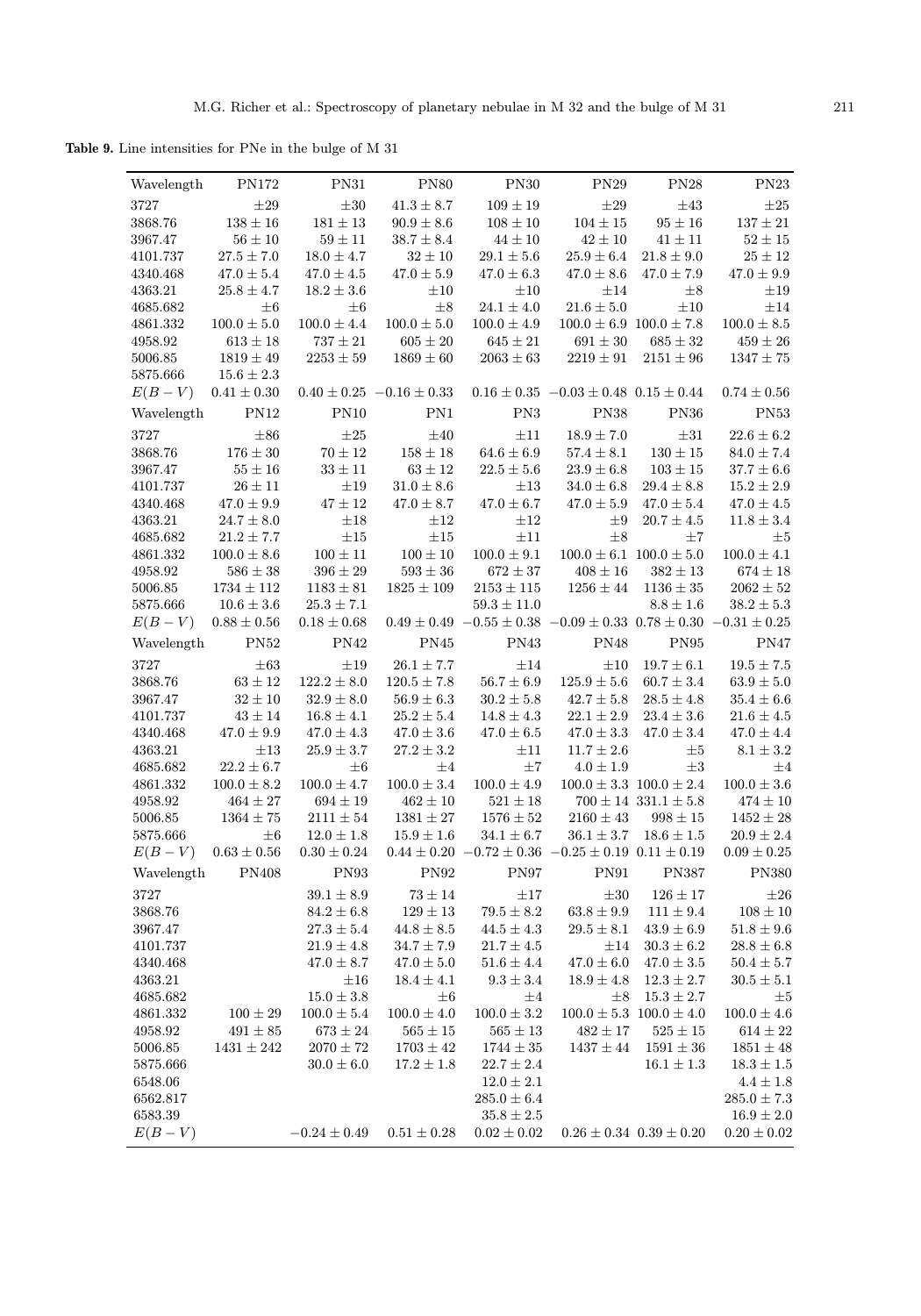The overwhelming majority of our  $H\gamma$ -based reddenings in Table 9 are also either positive or consistent with no reddening, but our  $1\sigma$  H $\gamma$  line intensity uncertainties do allow negative reddenings in four cases (PN3, PN43, PN48, and PN53). We considered not using  $H\gamma$  to determine the reddening, but rejected this option for four reasons. First, for the four planetary nebulae in M 32 for which we measured an  $H\gamma$  intensity from the B600 spectrum, the reddeningcorrected  $H\gamma$  intensity has the expected value of approximately 47% that of  $H\beta$  after correcting for reddening using the O300 H $\alpha$  intensity. In these four cases, then, H $\alpha$ and  $H\gamma$  would yield similar reddenings. Second, our ultimate aim is to calculate electron temperatures and oxygen abundances from these line intensities. If we measured the intensity of [O III] $\lambda$ 4363 relative to H $\gamma$  and [O III] $\lambda\lambda$ 4959, 5007 relative to H $\beta$ , and assumed  $I(H\gamma)/I(H\beta)=0.47$ , we would obtain final intensities for the [O III] lines that would be statistically indistinguishable from those obtained by correcting for reddening using the  $H\gamma$  intensity. Applying a negative reddening correction does affect the oxygen abundance we derive by reducing the  $[O II]\lambda3727$  intensity, but this effect has less impact on the oxygen abundance than the uncertainty in the electron temperature since there is so little oxygen in the form of  $O^+$ . Third, forcing  $I(H\gamma)/I(H\beta)=0.47$  via a reddening correction, even if negative, accounts for any errors in the sensitivity calibration that might otherwise systematically affect the [O III] lines and the subsequent oxygen abundances. Fourth, on average, our H $\alpha$ - and H $\gamma$ -based reddenings agree. The mean  $H\alpha$ -based reddening for all objects (both M 31 and M 32) is  $E(B-V) = 0.18 \pm 0.04$  mag, while the mean  $H\gamma$ -based reddening for all of the planetary nebulae in the bulge of M 31 is  $E(B - V) = 0.18 \pm 0.08$  mag, if negative reddening values are included, or  $E(B-V)$  =  $0.25\pm0.06$  mag, if negative reddening values are set to zero (the uncertainties are the standard errors in the means). Thus, the reddenings computed from  $H\alpha$  and  $H\gamma$  are similar. For comparison, the foreground reddening to M 31 is  $E(B - V) = 0.093 \pm 0.009$  mag (mean of McClure & Racine 1969; van den Bergh 1969; and Burstein & Heiles 1984). It is not surprising that the mean reddening for the planetary nebulae is 0.10 mag greater than the foreground value, for planetary nebulae suffer additional reddening due to internal dust and dust within M 31 and M 32. Consequently, we have chosen to correct for "reddening" even when  $E(B - V)$  is negative.

### 4. Oxygen abundances

Tables 4 and 5 present the electron temperatures and the oxygen abundances for the planetary nebulae in M 32 and in the bulge of M 31, respectively. We only observed two ionization stages of oxygen,  $O^+$  and  $O^{++}$ . We accounted for unseen stages in our oxygen abundance calculations using the ionization correction factors (ICF) computed according to the prescription of Kingsburgh & Barlow

(1994), which employs the line intensities of He II  $\lambda$ 4686 and He  $I \lambda 5876$  to correct for unseen ionization stages of oxygen. Further details may be found in Stasinska et al. (1998). Tables 4 and 5 present two oxygen abundance calculations. The abundances in Col. 3 are simply the sum of the  $O^+$  and  $O^{++}$  ionic abundances. The abundances in Col. 4 are those from Col. 3 corrected for the ICF. The ICF is normally small because He II $\lambda$ 4686 is weak. The oxygen abundances in Col. 4 will be adopted in future work.

In calculating the oxygen abundances, we assumed an electron density of  $4000 \text{ cm}^{-3}$  in all cases. With electron densities of  $1 \text{ cm}^{-3}$  and  $2 \text{ 10}^4 \text{ cm}^{-3}$ , the oxygen abundance changes by a maximum of  $-0.02 \text{ dex}$  and  $+0.07 \text{ dex}$ , respectively, for the planetary nebulae in M 31, and by a maximum of −0.03 dex and +0.11 dex, respectively, for the planetary nebulae in M 32.

In instances where only upper limits to intensities were available, we adopted the following approach. When we had upper limits for the intensities of the helium lines these limits were used to calculate the ICF. If we did not observe He  $I \lambda 5876$  (because it was outside our spectral window), we made no correction for unseen stages of oxygen regardless of the intensity of He II  $\lambda$ 4686. (Only in two cases, PN29 and PN30 in M 31, did we detect He II  $\lambda 4686$ when He  $1\lambda5876$  was outside our spectral window.) When we only had an upper limit to  $[O III]\lambda4363$ , we used this to derive an upper limit to the electron temperature, and this temperature limit was then used to derive a lower limit to the oxygen abundance. In these instances, we did not compute an error for either the electron temperature or the oxygen abundance, and have indicated the results listed in Tables 4 and 5 as limits. When we had an upper limit for  $[O II]\lambda3727$ , we adopted this limiting intensity for the line. In this case, the  $O^+$  ionic abundance is over-estimated, but its contribution to the total oxygen abundance was normally small.

Our uncertainties for the electron temperatures and oxygen abundances reflect the uncertainties in the [O iii] line intensities alone. As noted earlier, reddening introduces a further uncertainty through its effect upon  $[O II]\lambda3727$ , but this has less influence upon the oxygen abundance than the uncertainty in the electron temperature. The electron temperature uncertainty that we quote is simply the temperature range permitted by the  $(1\sigma)$ limiting values of the  $[O\,\text{III}]$  line intensities. Similarly, our oxygen abundance uncertainties are derived from the abundances calculated using the extreme values of the electron temperature.

#### 5. Discussion

In Tables 4 and 5, we derive oxygen abundances for approximately half of the planetary nebulae we observed. For the rest, we derive lower limits. Many of the oxygen abundance limits, however, are very useful. Six of the fourteen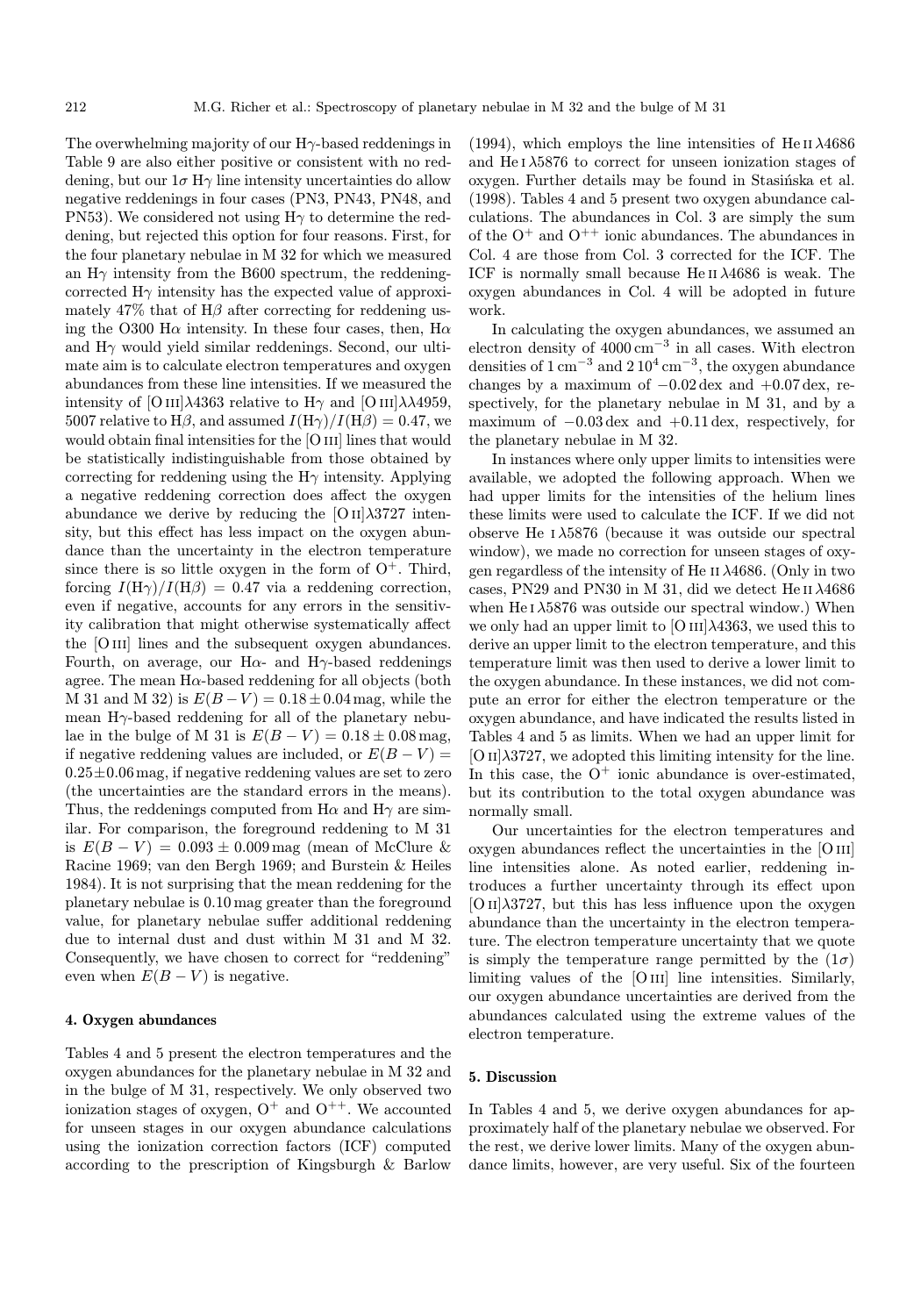temperature limits in Table 5 are below  $10^4$  K, and one is even below 9000 K. If we separate the planetary nebulae in Table 5 on the basis of whether they have temperatures or temperature limits, the mean oxygen abundances of the two sets differ at the 92% confidence level, with the set of objects with temperature limits having a higher mean oxygen abundance by at least 0.11 dex. Table 5 shows clearly that we are able to measure oxygen abundances up to approximately the solar value  $(12 + \log(O/H)) = 8.93 \text{ dex}$ ; Anders & Grevesse 1989). Since the Loral3 CCD has only modest sensitivity at  $[OIII]\lambda4363$ , the quantum efficiency being about 22%, these results are by no means the limit of what is possible with 4m-class telescopes.

In several companion papers, we shall exploit the spectroscopic observations of planetary nebulae in M 32 and in the bulge of M 31 in several ways. First, we intend to study the evolution of the planetary nebulae in these galaxies relative to those in the Milky Way and the Magellanic Clouds. We also intend to investigate the chemical evolution of M 32 and the bulges of M 31 and the Milky Way individually as well as the chemical evolution of DHGs as a class.

Acknowledgements. We would like to thank George Jacoby for making several very helpful comments concerning a preliminary version of this paper, and for making further helpful suggestions as referee. MGR would like to thank the Natural Sciences and Engineering Research Council of Canada and Marshall McCall for their financial support while this research was being done. MGR also thanks the Physics and Astronomy Department at York University for its hospitality and computing facilities while this work was being finished. MLM thanks the Natural Sciences and Engineering Research Council of Canada for its continuing support.

#### References

- Aller L.H., 1987, Physics of Thermal Gaseous Nebulae. Dordrecht: D. Reidel Publishing Co
- Anders E., Grevesse N., 1989, Geochim. Cosmochim. Acta 53, 197
- Anderson E., 1987, Reduction of Long-Slit Spectroscopic Data Using IRAF, IRAF User Handbook, Vol. 2B. Tucson: National Optical Astronomy Observatory
- Bender R., Burstein D., Faber S.M., 1992, ApJ 399, 462
- Bender R., Burstein D., Faber S.M., 1993, ApJ 411, 153
- Brocato E., Matteucci F., Mazzitelli I., Tornambè A., 1990, ApJ 349, 458
- Burstein D., Heiles C., 1984, ApJS 54, 33
- Ciardullo R., Jacoby G.H., Ford H.C., Neill J.D., 1989, ApJ 339, 53
- Ford H.C., Jenner D.C., 1975, ApJ 202, 365
- Ford H.C., Jacoby G. H., Jenner D.C., 1978, ApJ 223, 94
- Forestini M., Charbonnel C., 1997, A&AS 123, 241
- Henry R.B.C., 1989, MNRAS 241, 453
- Iben I. Jr., Renzini A., 1983, ARA&A 21, 271
- Kingsburgh R.L., Barlow M.J., 1994, MNRAS 271, 257
- Kormendy J., 1985, ApJ 295, 73
- Le Fèvre O., Crampton D., Felenbok P., Monnet G., 1994, A&A 282, 325
- Massey P., Valdes F., Barnes J., 1992, A User's Guide to Reducing Spectra with IRAF, IRAF User Guide, Vol. 2B. Tucson: National Optical Astronomy Observatory
- McCall M.L., 1984, MNRAS 208, 253
- McCall M.L., Rybski P.M., Shields G.A., 1985, ApJS 57, 1
- McClure R.D., Racine R., 1969, AJ 74, 1000
- Osterbrock D.E., 1989, Astrophysics of Gaseous Nebulae and Active Galactic Nuclei. Mill Valley: University Science Books
- Perinotto M., 1991, ApJS 76, 687
- Richer M.G., 1993, ApJ 415, 240
- Schild R.E., 1977, AJ 82, 337
- Stasińska G., Richer M.G., McCall M.L., 1998, A&A 366, 667
- van den Bergh S., 1969, ApJS 19, 145
- Wheeler J.C., Sneden C., Truran J.W.Jr., 1989, ARA&A 27, 279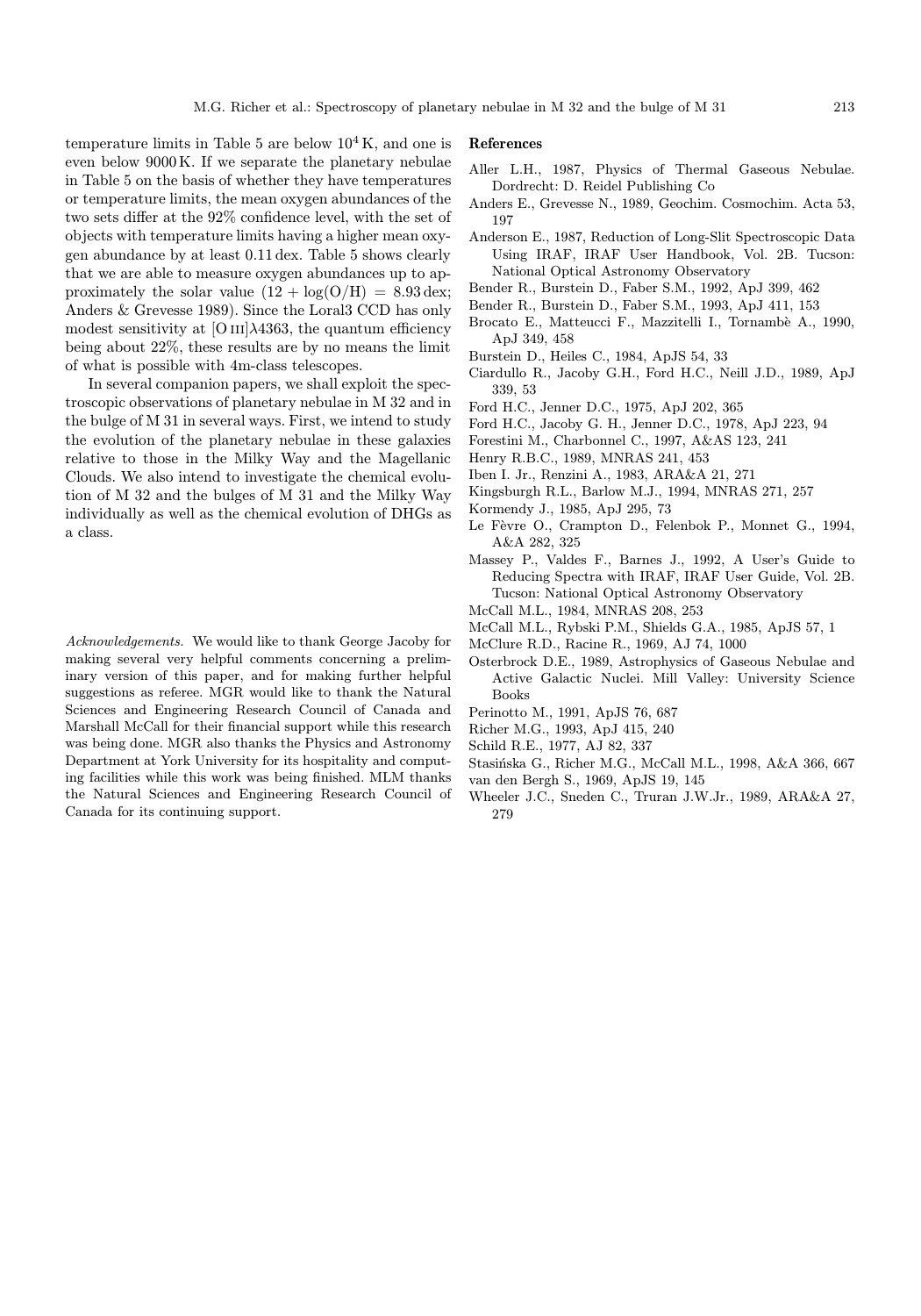

Fig. 1. The O300 spectra for PN8, PN11, PN2, PN7, HII1, and PN25 in the M 32 field. The spectra are displayed such that Hβ spans the entire free intensity scale. Consequently, lines stronger than Hβ overlap in adjacent spectra. We show only the spectral range blueward of 7350 Å. In all of the spectra we present, cosmic rays were not removed unless they interfered with measuring line intensities, so many obviously remain. PN25 is very close to M 32's nucleus, so the sky subtraction is poorer for this object. H $\scriptstyle\rm II$ 1 is an H $\scriptstyle\rm II$  region in the background disk of M 31 (Ford & Jenner 1975)



Fig. 2. The O300 spectra for PN24, PN6, PN5, PN1, PN4, and PN17 in the M 32 field. The format is identical to Fig. 1. Like PN25, PN24 is also very close to M 32's nucleus and suffers from somewhat poorer background subtraction. Note that PN4 and PN17 are background planetary nebulae in the disk of M 31 (Ford & Jenner 1975)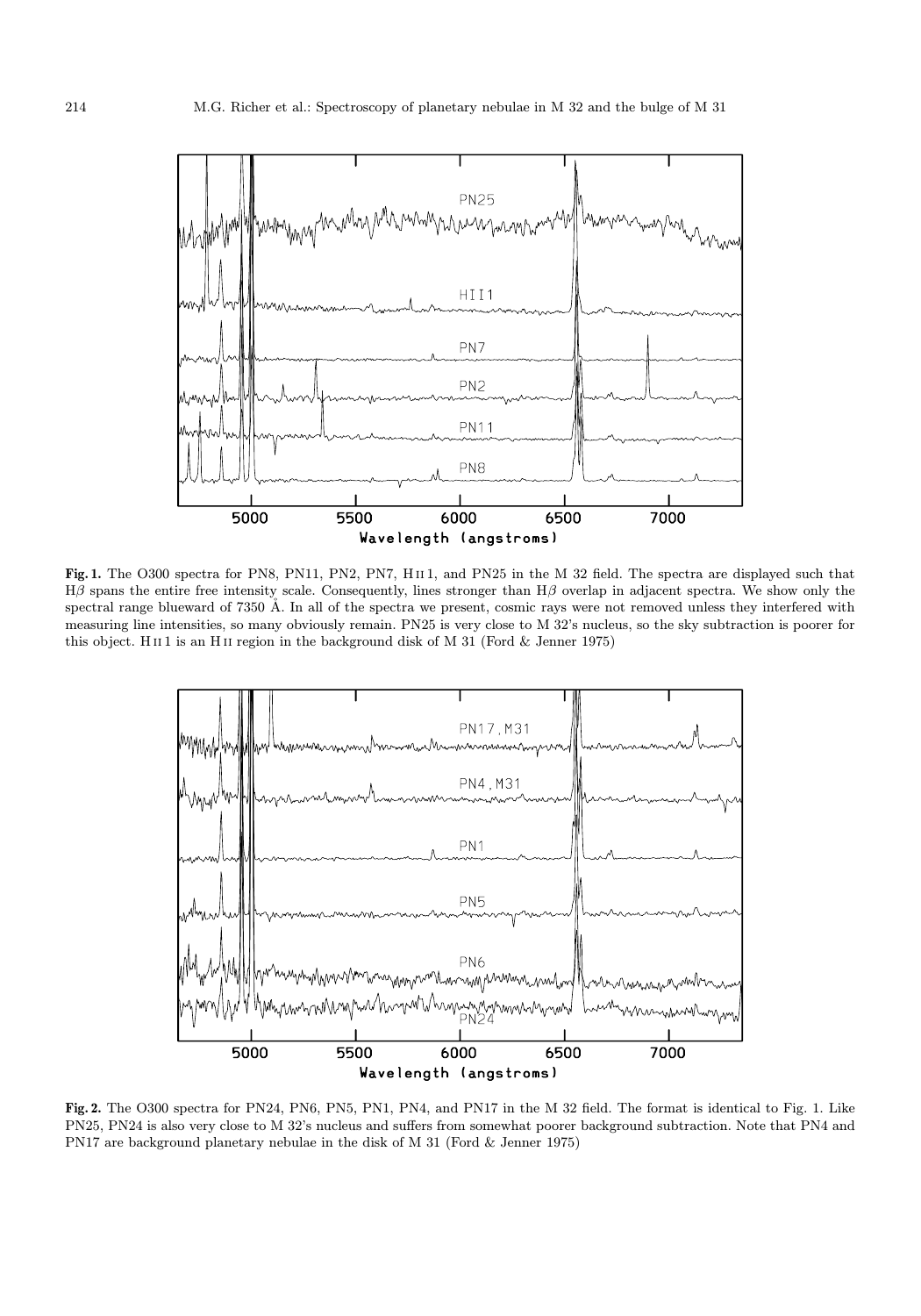

Fig. 3. The B600 spectra for PN8, PN11, PN2, PN7, H ii 1, and PN25 in the M 32 field. For PN8, PN11, and PN25, the scaling is such that H $\alpha$ , not H $\beta$ , defines the free intensity range. The full useful wavelength range of the spectra, 3690 Å to 6750 Å, is shown. See Fig. 1 for comments on individual objects



Fig. 4. The B600 spectra for PN24, PN6, PN5, PN1, PN4, and PN17 in the M 32 field. For PN24 and PN17 (M 31), Hα, and not Hβ, defines the free intensity range. The full useful wavelength range of the spectra, 3690 Å to 6750 Å, is shown. See Fig. 2 for comments on individual objects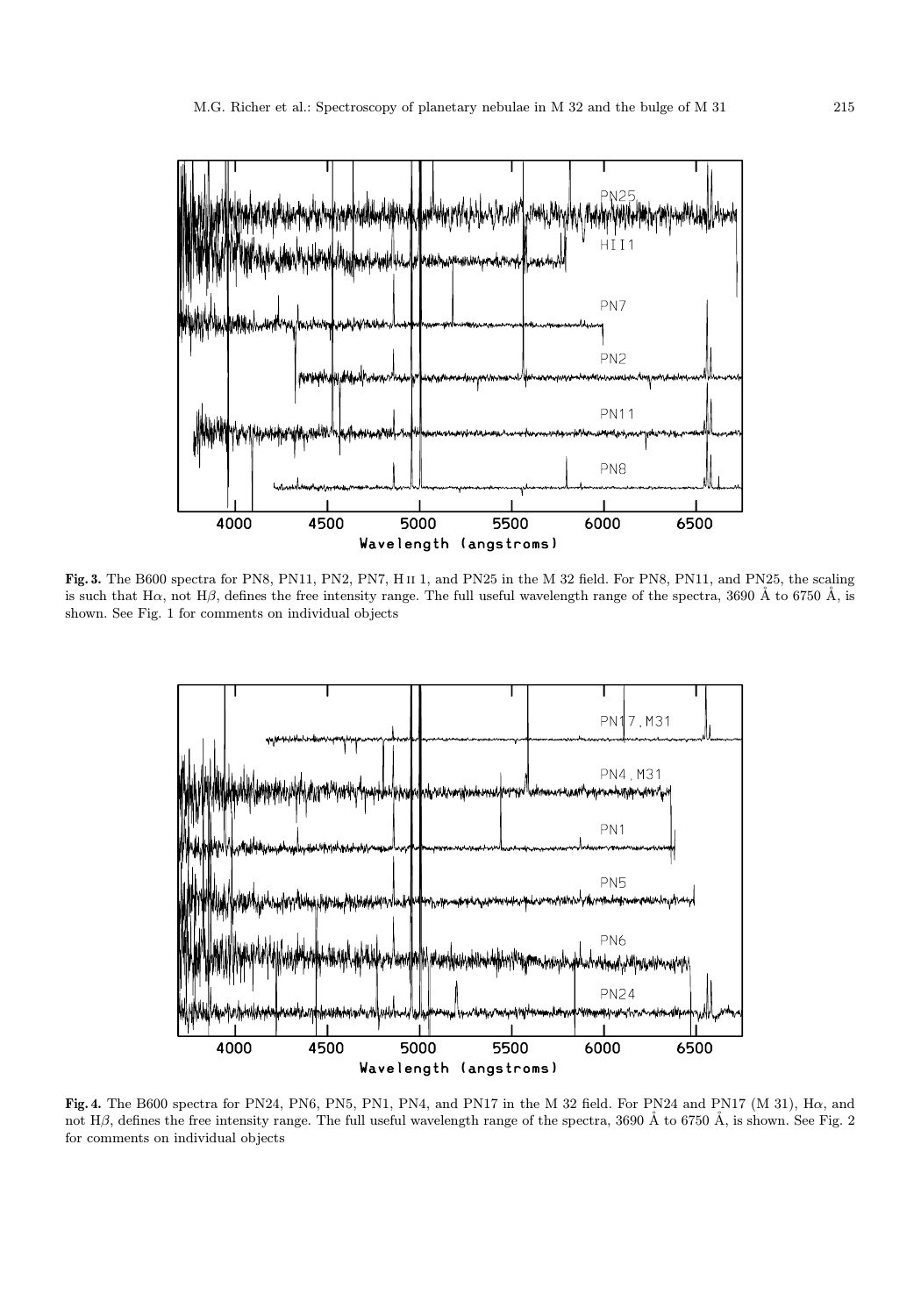

Fig. 5. The U900 spectra for PN8, PN11, PN2, PN7, H $\scriptstyle\rm II$  1, and PN25 in the M 32 field. Only for PN11 and PN25 does H $\beta$ define the full intensity scale. For the other objects, the full intensity scale is defined by  $H\gamma$ . The full useful wavelength range,  $3690 \text{ Å}$  to  $5050 \text{ Å}$ , is displayed. See Fig. 1 for comments on individual objects



Fig. 6. The U900 spectra for PN24, PN6, PN5, PN1, PN4, and PN17 in the M 32 field. Hβ defines the full intensity scale for PN24 and PN17, but H $\gamma$  does so for the other objects. The full useful wavelength range, 3690 Å to 5050 Å, is displayed. See Fig. 2 for comments on individual objects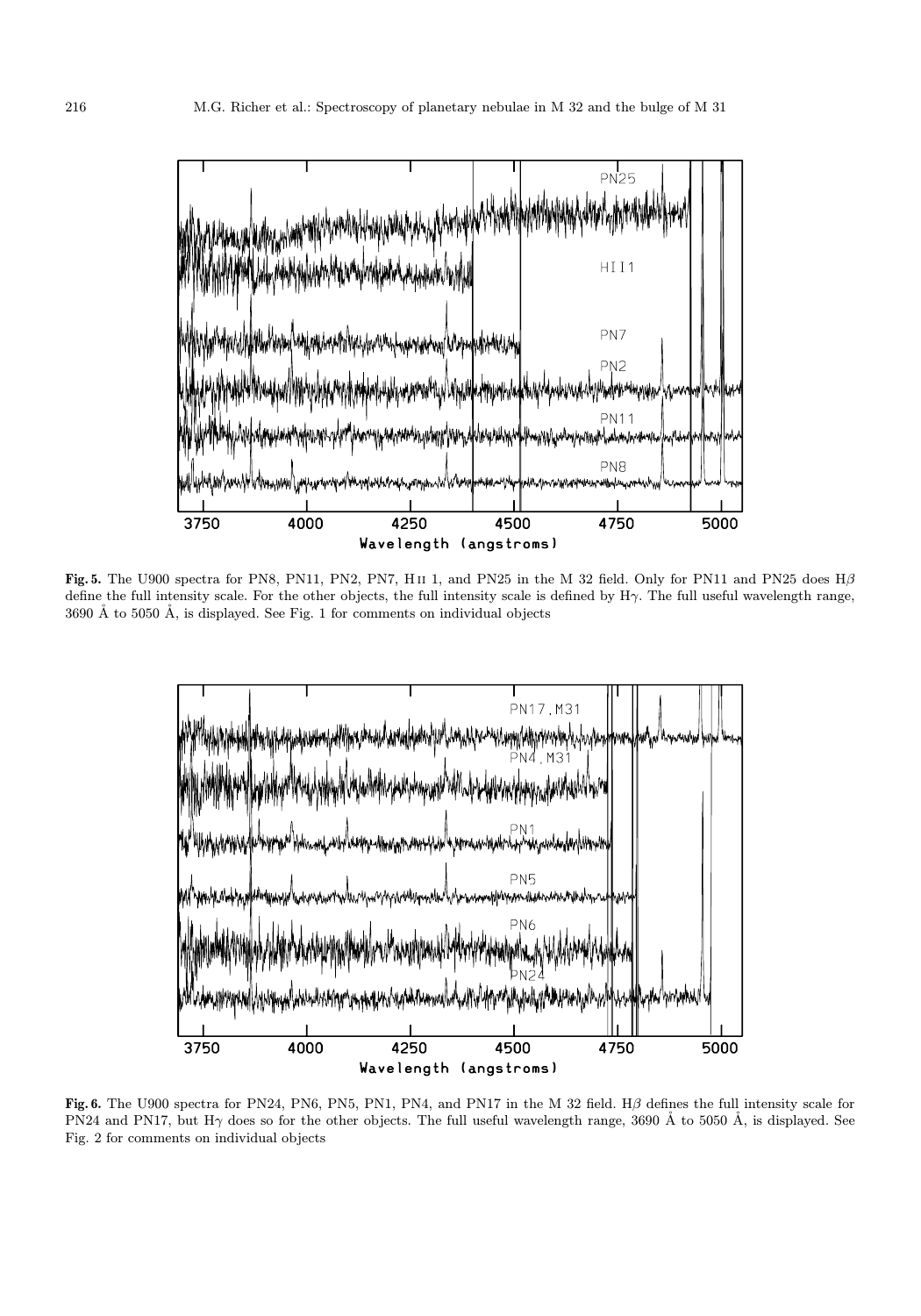

Fig. 7. The B600 spectra for PN172, PN31, PN80, PN30, and PN29 in the M 31 bulge field. The intensity scaling is set so that  $H\beta$  occupies the full free intensity scale in all cases, and the entire useful wavelength range is shown



Fig. 8. The B600 spectra for PN28, PN23, PN12, PN10, and PN1 in the M 31 bulge field. The intensity and wavelength scales are as in Fig. 7. Note that the background subtraction is poorer for PN12 than is normally the case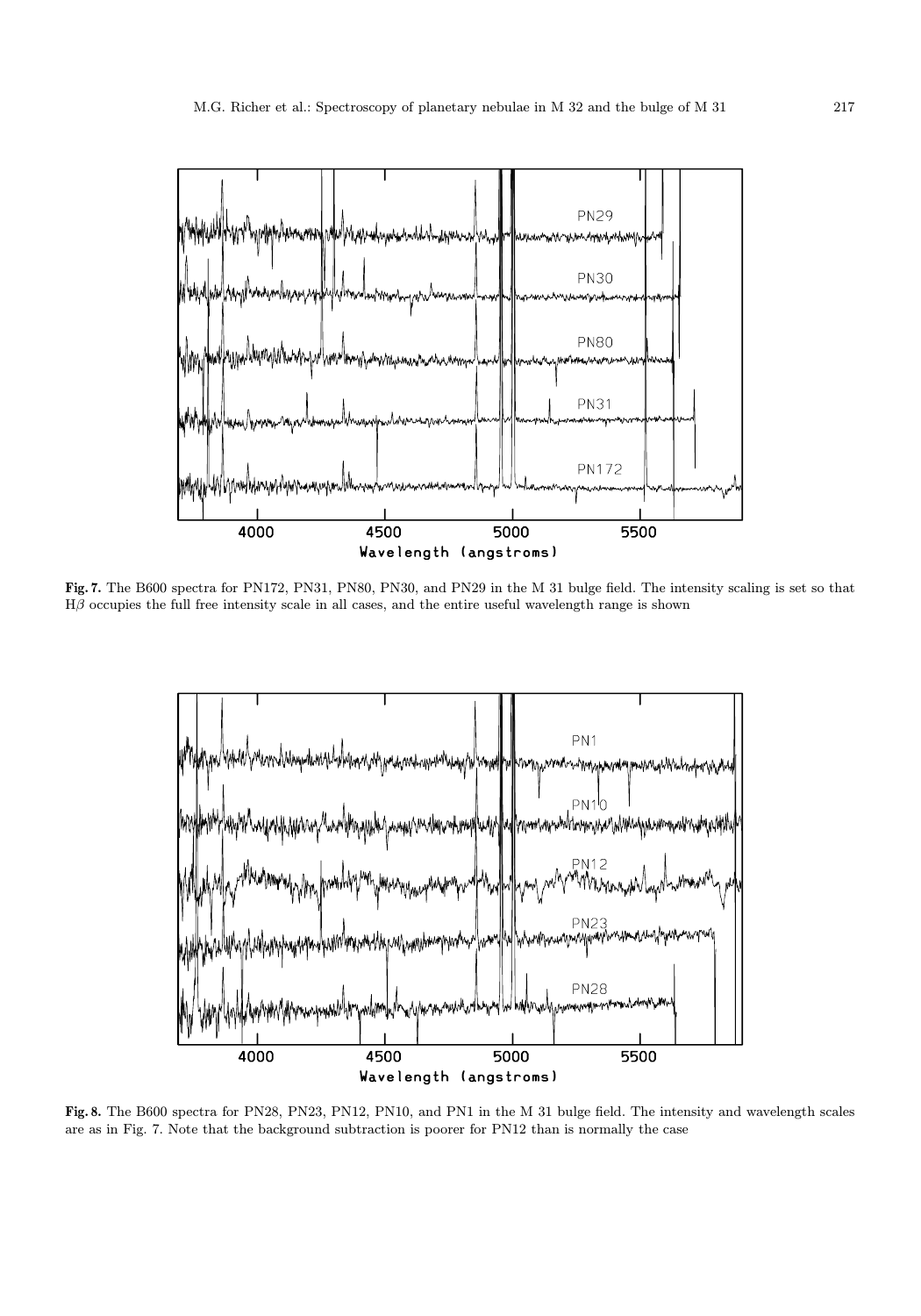

Fig. 9. The B600 spectra for PN3, PN38, PN36, PN53, and PN52 in the M 31 bulge field. The intensity and wavelength scales are as in Fig. 7



Fig. 10. The B600 spectra for PN42, PN45, PN43, PN48, and PN95 in the M 31 bulge field. The intensity and wavelength scales are as in Fig. 7